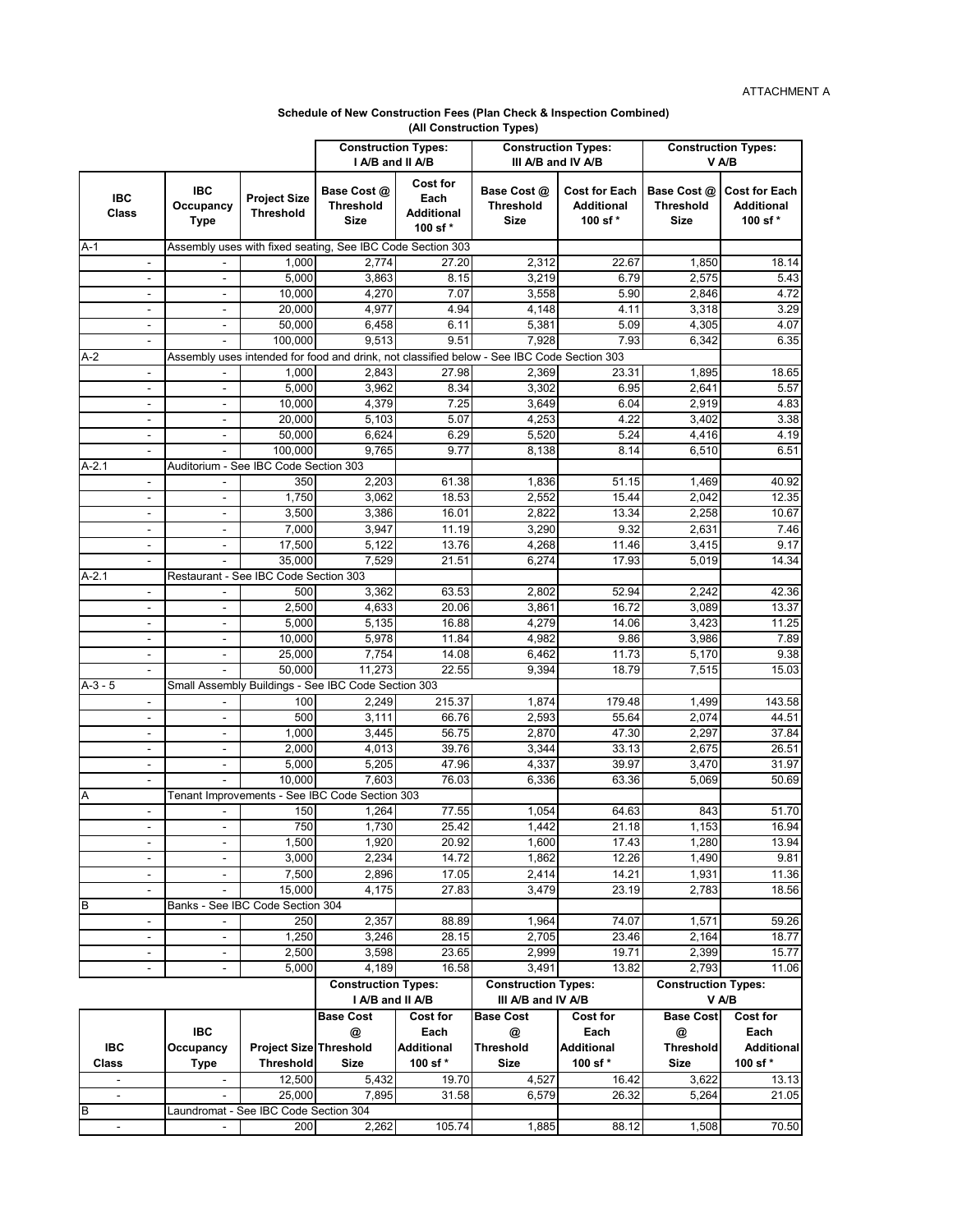| $\overline{\phantom{a}}$ |                          | 1,000                                     | 3,107                                                             | 33.89               | 2,590                      | 28.25      | 2,072                      | 22.60             |
|--------------------------|--------------------------|-------------------------------------------|-------------------------------------------------------------------|---------------------|----------------------------|------------|----------------------------|-------------------|
| $\blacksquare$           |                          | 2,000                                     | 3,446                                                             | 28.26               | 2,873                      | 23.55      | 2,298                      | 18.84             |
| $\overline{\phantom{a}}$ | $\overline{\phantom{a}}$ | 4,000                                     | 4,012                                                             | 19.82               | 3,344                      | 16.52      | 2,675                      | 13.22             |
|                          |                          | 10,000                                    | 5,201                                                             | 23.37               | 4,334                      | 19.47      | 3,467                      | 15.58             |
| $\blacksquare$           |                          | 20,000                                    | 7,538                                                             | 37.69               | 6,281                      | 31.41      | 5,025                      | 25.13             |
|                          |                          |                                           |                                                                   |                     |                            |            |                            |                   |
| B                        |                          | Medical Office - See IBC Code Section 304 |                                                                   |                     |                            |            |                            |                   |
| $\blacksquare$           |                          | 1,000                                     | 3,478                                                             | 32.98               | 2,898                      | 27.48      | 2,318                      | 21.99             |
|                          |                          | 5,000                                     | 4,797                                                             | 10.35               | 3,998                      | 8.63       | 3,198                      | 6.90              |
| $\blacksquare$           | $\blacksquare$           | 10,000                                    | 5,315                                                             | 8.75                | 4,429                      | 7.30       | 3,543                      | 5.84              |
| $\blacksquare$           | $\overline{\phantom{a}}$ | 20,000                                    | 6,190                                                             | 6.13                | 5,159                      | 5.10       | 4,127                      | 4.08              |
|                          |                          | 50,000                                    | 8,027                                                             | 7.33                | 6,689                      | 6.11       | 5,351                      | 4.88              |
| $\blacksquare$           | $\overline{\phantom{a}}$ | 100,000                                   | 11,689                                                            | 11.69               | 9,741                      | 9.74       | 7,793                      | 7.79              |
| B                        |                          | Offices - See IBC Code Section 304        |                                                                   |                     |                            |            |                            |                   |
| $\overline{\phantom{a}}$ |                          | 400                                       | 2,615                                                             | 62.82               | 2,180                      | 52.35      | 1,744                      | 41.88             |
| $\blacksquare$           |                          | 2.000                                     | 3,620                                                             | 19.39               | 3,017                      | 16.16      | 2,414                      | 12.92             |
|                          | $\blacksquare$           |                                           |                                                                   |                     |                            |            |                            |                   |
| $\blacksquare$           | $\overline{\phantom{a}}$ | 4,000                                     | 4,008                                                             | 16.51               | 3,341                      | 13.76      | 2,672                      | 11.00             |
| $\blacksquare$           | $\overline{\phantom{a}}$ | 8,000                                     | 4,668                                                             | 11.57               | 3,890                      | 9.65       | 3,113                      | 7.72              |
| $\overline{\phantom{a}}$ | $\overline{\phantom{a}}$ | 20,000                                    | 6,057                                                             | 14.00               | 5,048                      | 11.66      | 4,038                      | 9.33              |
| $\overline{\phantom{a}}$ |                          | 40,000                                    | 8,856                                                             | $\overline{2}$ 2.14 | 7,380                      | 18.45      | 5,904                      | 14.76             |
| В                        |                          |                                           | Occupancy Tenant Improvements - See IBC Code Section 304          |                     |                            |            |                            |                   |
|                          |                          | 150                                       | 1,655                                                             | 101.22              | 1,379                      | 84.35      | 1,103                      | 67.49             |
| $\overline{\phantom{a}}$ | $\overline{\phantom{a}}$ | 750                                       | 2,263                                                             | 33.34               | 1,886                      | 27.78      | 1,508                      | 22.22             |
|                          | $\blacksquare$           | 1,500                                     | 2,513                                                             | 27.36               | 2,094                      | 22.80      | 1,676                      |                   |
| $\overline{\phantom{a}}$ |                          |                                           |                                                                   |                     |                            |            |                            | 18.24             |
| $\blacksquare$           | $\blacksquare$           | 3,000                                     | 2,923                                                             | 19.23               | 2,436                      | 16.03      | 1,949                      | 12.82             |
| $\overline{\phantom{a}}$ | $\overline{\phantom{a}}$ | 7,500                                     | 3,788                                                             | 22.23               | 3,157                      | 18.53      | 2,526                      | 14.82             |
| $\overline{\phantom{a}}$ |                          | 15,000                                    | 5,456                                                             | 36.38               | 4,547                      | 30.31      | 3,638                      | 24.25             |
| B                        |                          |                                           | Other/High Rise Office Building - See IBC Code Section 304        |                     |                            |            |                            |                   |
| $\blacksquare$           |                          | 1,000                                     | 3,962                                                             | 39.10               | 3,301                      | 32.58      | 2,641                      | 26.06             |
| $\blacksquare$           |                          | 5,000                                     | 5,525                                                             | 11.61               | 4,604                      | 9.68       | 3,683                      | 7.74              |
| $\blacksquare$           |                          | 10,000                                    | 6,106                                                             | 10.12               | 5,088                      | 8.43       | 4,070                      | 6.74              |
| $\overline{\phantom{a}}$ | $\overline{\phantom{a}}$ | 20,000                                    | 7,118                                                             | 7.07                | 5,931                      | 5.90       | 4,745                      | 4.72              |
|                          |                          | 50,000                                    | 9,239                                                             | 8.79                | 7,699                      |            |                            |                   |
| $\overline{\phantom{a}}$ | $\overline{\phantom{a}}$ |                                           |                                                                   |                     |                            | 7.33       | 6,159                      | 5.87              |
|                          |                          | 100,000                                   | 13,635                                                            | 13.64               | 11,363                     | 11.36      | 9,090                      | 9.09              |
|                          |                          |                                           |                                                                   |                     |                            |            |                            |                   |
| B                        |                          |                                           | Other/High Rise Offices-Phased Permits - See IBC Code Section 304 |                     |                            |            |                            |                   |
| $\blacksquare$           |                          | 1,000                                     | 4,030                                                             | 39.86               | 3,358                      | 33.23      | 2,687                      | 26.58             |
|                          |                          | 5,000                                     | 5,624                                                             | 11.79               | 4,687                      | 9.83       | 3,749                      | 7.86              |
| $\blacksquare$           | $\frac{1}{2}$            |                                           | 6,214                                                             | 10.30               | 5,178                      | 8.58       | 4,142                      | 6.86              |
|                          | $\overline{\phantom{a}}$ | 10,000                                    |                                                                   |                     |                            |            |                            |                   |
| $\overline{\phantom{a}}$ |                          | 20,000                                    | 7,244                                                             | 7.21                | 6,036                      | 6.01       | 4,829                      | 4.81              |
| $\overline{\phantom{a}}$ |                          | 50,000                                    | 9,405                                                             | 8.96                | 7,838                      | 7.47       | 6,270                      | 5.98              |
| $\overline{\phantom{a}}$ |                          | 100,000                                   | 13,887                                                            | 13.89               | 11,573                     | 11.57      | 9,258                      | 9.26              |
| В                        |                          |                                           | Other/High Rise Condo Building - See IBC Code Section 304         |                     |                            |            |                            |                   |
| $\overline{\phantom{a}}$ |                          | 2,300                                     | 5,126                                                             | 22.34               | 4,271                      | 18.61      | 3,417                      | 14.89             |
| $\overline{\phantom{a}}$ | $\overline{\phantom{a}}$ | 11,500                                    | 7,180                                                             | 6.49                | 5,984                      | 5.41       | 4,787                      | 4.33              |
|                          |                          | 23,000                                    | 7,926                                                             | 5.73                | 6,605                      | 4.78       | 5,284                      | 3.83              |
| $\overline{\phantom{a}}$ |                          | 46,000                                    | 9,245                                                             | 4.01                | 7,704                      | 3.34       | 6,163                      | 2.67              |
|                          |                          | 115,000                                   | 12,006                                                            | 5.04                | 10,005                     | 4.20       | 8,004                      | 3.36              |
| $\overline{\phantom{a}}$ |                          | 230,000                                   | 17,802                                                            | 7.74                | 14,835                     | 6.45       | 11,868                     | 5.16              |
| D                        |                          |                                           |                                                                   |                     |                            |            |                            |                   |
| $\blacksquare$           |                          |                                           | Child Care Nurseries-Full-Time (16) - See IBC Code Section 313    |                     |                            |            |                            |                   |
|                          |                          | 250                                       | 1,983                                                             | 72.68               | 1,653                      | 60.56      | 1,322                      | 48.45             |
|                          |                          |                                           | <b>Construction Types:</b>                                        |                     | <b>Construction Types:</b> |            | <b>Construction Types:</b> |                   |
|                          |                          |                                           | I A/B and II A/B                                                  |                     | III A/B and IV A/B         |            |                            | V A/B             |
|                          |                          |                                           | <b>Base Cost</b>                                                  | Cost for            | <b>Base Cost</b>           | Cost for   | <b>Base Cost</b>           | Cost for          |
|                          | IBC                      |                                           | @                                                                 | Each                | @                          | Each       | @                          | Each              |
| IBC                      | Occupancy                | <b>Project Size Threshold</b>             |                                                                   | Additional          | Threshold                  | Additional | <b>Threshold</b>           | <b>Additional</b> |
| Class                    | <b>Type</b>              | <b>Threshold</b>                          | <b>Size</b>                                                       | 100 sf*             | <b>Size</b>                | 100 sf*    | <b>Size</b>                | 100 sf*           |
| $\blacksquare$           | $\overline{\phantom{a}}$ | 1.250                                     | 2,710                                                             | 23.98               | 2,258                      | 19.98      | 1,807                      | 15.98             |
| $\overline{\phantom{a}}$ | $\blacksquare$           | 2,500                                     | 3,010                                                             | 19.66               | 2,508                      | 16.38      | 2,006                      | 13.10             |
| $\blacksquare$           | $\overline{\phantom{a}}$ | 5,000                                     | 3,501                                                             | 13.82               | 2,918                      |            | 2,334                      | 9.21              |
| $\overline{\phantom{a}}$ | $\overline{\phantom{a}}$ |                                           |                                                                   |                     |                            | 11.51      |                            |                   |
|                          |                          | 12,500                                    | 4,538                                                             | 15.96               | 3,781                      | 13.30      | 3,025                      | 10.64             |
| $\blacksquare$           |                          | 25,000                                    | 6,532                                                             | 26.13               | 5,444                      | 21.77      | 4,355                      | 17.42             |
| $E-1$                    |                          |                                           | Preschool/School (50+ Occupancy) - See IBC Code Section 305       |                     |                            |            |                            |                   |
| $\overline{\phantom{a}}$ |                          | 500                                       | 3,248                                                             | 62.17               | 2,706                      | 51.80      | 2,165                      | 41.45             |
| $\blacksquare$           | $\blacksquare$           | 2,500                                     | 4,490                                                             | 19.28               | 3,742                      | 16.07      | 2,994                      | 12.86             |
| $\blacksquare$           | $\overline{\phantom{a}}$ | 5,000                                     | 4,973                                                             | 16.38               | 4,144                      | 13.65      | 3,315                      | 10.92             |
| $\overline{\phantom{a}}$ | $\overline{\phantom{a}}$ | 10,000                                    | 5,792                                                             | 11.48               | 4,826                      | 9.56       | 3,861                      | 7.65              |
| $\blacksquare$           | $\blacksquare$           | 25,000                                    | $\overline{7}, 512$                                               | 13.85               | 6,260                      | 11.54      | 5,009                      | 9.23              |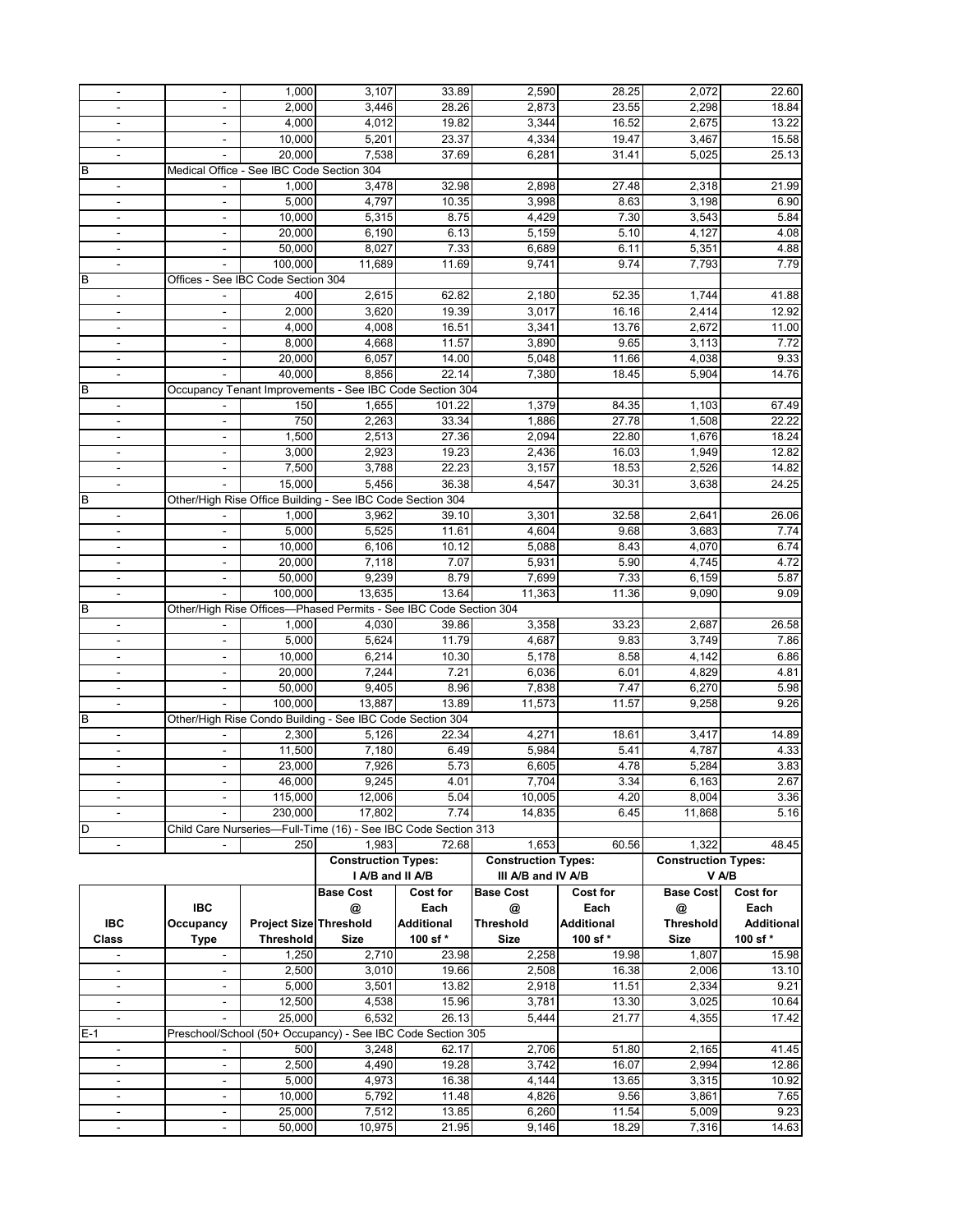| $E-2, E-3$                                 |                          |                                        | Preschool/School (<50 Occupancy) - See IBC Code Section 305     |              |                                                                                  |                   |                            |              |
|--------------------------------------------|--------------------------|----------------------------------------|-----------------------------------------------------------------|--------------|----------------------------------------------------------------------------------|-------------------|----------------------------|--------------|
| $\blacksquare$                             | $\blacksquare$           | 200                                    | 2,707                                                           | 128.58       | 2,256                                                                            | 107.15            | 1,805                      | 85.72        |
| $\overline{\phantom{a}}$                   | $\overline{\phantom{a}}$ | 1,000                                  | 3,736                                                           | 40.30        | 3,113                                                                            | 33.59             | 2,491                      | 26.87        |
| $\blacksquare$                             | $\overline{\phantom{a}}$ | 2,000                                  | 4,139                                                           | 34.04        | 3,449                                                                            | 28.37             | 2,759                      | 22.70        |
| $\blacksquare$                             | $\overline{\phantom{a}}$ | 4,000                                  | 4,820                                                           | 23.85        | 4,016                                                                            | 19.88             | 3,213                      | 15.90        |
| $\overline{\phantom{a}}$                   | $\overline{\phantom{a}}$ | 10,000                                 | 6,251                                                           | 28.58        | 5,209                                                                            | 23.81             | 4,167                      | 19.05        |
| $\blacksquare$                             |                          | 20,000                                 | 9,108                                                           | 45.54        | 7,590                                                                            | 37.95             | 6,072                      | 30.36        |
| Е                                          |                          |                                        | Occupancy Tenant Improvements - See IBC Code Section 305        |              |                                                                                  |                   |                            |              |
|                                            |                          |                                        |                                                                 |              |                                                                                  |                   |                            |              |
| $\overline{\phantom{a}}$                   |                          | 100                                    | 1,630                                                           | 149.83       | 1,358                                                                            | 124.86            | 1,087                      | 99.89        |
| $\blacksquare$                             | $\overline{\phantom{a}}$ | 500                                    | 2,229                                                           | 49.16        | 1,858                                                                            | 40.97             | 1,486                      | 32.78        |
| $\blacksquare$                             |                          | 1,000                                  | 2,475                                                           | 40.43        | 2,063                                                                            | 33.70             | 1,650                      | 26.96        |
| $\overline{\phantom{a}}$                   | $\overline{\phantom{a}}$ | 2,000                                  | 2,879                                                           | 28.44        | 2,399                                                                            | 23.70             | 1,919                      | 18.96        |
| $\blacksquare$                             | $\blacksquare$           | 5,000                                  | 3,732                                                           | 32.93        | 3,110                                                                            | 27.44             | 2,489                      | 21.95        |
| $\blacksquare$                             |                          | 10,000                                 | 5,379                                                           | 53.79        | 4,482                                                                            | 44.82             | 3,586                      | 35.86        |
| $F-1$                                      |                          |                                        | Dry Cleaning Plant - See IBC Code Section 306                   |              |                                                                                  |                   |                            |              |
| $\blacksquare$                             |                          | 200                                    | 2,642                                                           | 121.01       | 2,202                                                                            | 100.84            | 1,762                      | 80.67        |
| $\blacksquare$                             |                          | 1,000                                  | 3,611                                                           | 39.92        | 3,009                                                                            | 33.26             | 2,407                      | 26.61        |
| $\overline{\phantom{a}}$                   | $\blacksquare$           | 2,000                                  | 4,010                                                           | 32.75        | 3,341                                                                            | 27.29             | 2,673                      | 21.83        |
| $\overline{\phantom{a}}$                   | $\overline{\phantom{a}}$ | 4,000                                  | 4,665                                                           | 23.02        | 3,887                                                                            | 19.19             | 3,110                      | 15.35        |
| $\overline{\phantom{a}}$                   |                          | 10,000                                 | 6.046                                                           | 26.57        | 5,039                                                                            | 22.15             | 4,031                      | 17.72        |
| $\blacksquare$                             | $\blacksquare$           | 20.000                                 | 8,703                                                           | 43.52        | 7,253                                                                            | 36.26             | 5,802                      | 29.01        |
| $F-1$                                      |                          | Woodworking - See IBC Code Section 306 |                                                                 |              |                                                                                  |                   |                            |              |
|                                            |                          |                                        |                                                                 |              |                                                                                  |                   |                            |              |
| $\overline{\phantom{a}}$                   |                          | 750                                    | 3,029                                                           | 38.52        | 2,524                                                                            | 32.10             | 2,019                      | 25.68        |
| $\overline{\phantom{a}}$                   | $\overline{\phantom{a}}$ | 3,750                                  | 4,184                                                           | 12.02        | 3,487                                                                            | 10.01             | 2,789                      | 8.01         |
| $\overline{\phantom{a}}$                   | $\overline{\phantom{a}}$ | 7,500                                  | 4,635                                                           | 10.16        | 3,863                                                                            | 8.47              | 3,090                      | 6.77         |
| $\overline{\phantom{a}}$                   |                          | 15,000                                 | 5,397                                                           | 7.14         | 4,497                                                                            | 5.95              | 3,598                      | 4.76         |
| $\overline{\phantom{a}}$                   | $\blacksquare$           | 37,500                                 | 7,004                                                           | 8.57         | 5,836                                                                            | 7.15              | 4,669                      | 5.72         |
| $\blacksquare$                             | $\blacksquare$           | 75.000                                 | 10,218                                                          | 13.63        | 8,515                                                                            | 11.36             | 6,812                      | 9.08         |
| $F-1$                                      |                          |                                        | Industrial/Manufacturing - See IBC Code Section 306             |              |                                                                                  |                   |                            |              |
| $\overline{\phantom{a}}$                   |                          | 2,000                                  | 3,579                                                           | 17.35        | 2,983                                                                            | 14.46             | 2,387                      | 11.57        |
| $\blacksquare$                             |                          | 10,000                                 | 4,967                                                           | 5.28         | 4,139                                                                            | 4.40              | 3,311                      | 3.53         |
| $\overline{\phantom{a}}$                   | $\overline{\phantom{a}}$ | 20,000                                 | 5,495                                                           | 4.55         | 4,580                                                                            | 3.79              | 3,664                      | 3.03         |
| $\blacksquare$                             | $\overline{\phantom{a}}$ | 40,000                                 | 6,404                                                           | 3.17         | 5,337                                                                            | 2.64              | 4,270                      | 2.12         |
| $\overline{\phantom{a}}$                   | $\overline{\phantom{a}}$ | 100,000                                | 8,307                                                           | 3.88         | 6,923                                                                            | 3.23              | 5,538                      | 2.59         |
| $\blacksquare$                             |                          | 200,000                                | 12,186                                                          | 6.09         | 10,155                                                                           | 5.08              | 8,124                      | 4.07         |
| $F-2/F-3$                                  |                          |                                        |                                                                 |              |                                                                                  |                   |                            |              |
|                                            |                          |                                        |                                                                 |              |                                                                                  |                   |                            |              |
|                                            |                          |                                        |                                                                 |              | Steel Production/Fabrication/Industrial/Manufacturing - See IBC Code Section 306 |                   |                            |              |
| $\overline{\phantom{a}}$                   |                          | 300                                    | 3,174                                                           | 104.10       | 2,645                                                                            | 86.75             | 2,116                      | 69.40        |
|                                            | $\overline{\phantom{a}}$ | 1,500                                  | 4,423                                                           | 31.04        | 3,686                                                                            | 25.87             | 2,949                      | 20.69        |
| $\overline{\phantom{a}}$                   | $\blacksquare$           | 3,000                                  | 4,889                                                           | 26.99        | 4,074                                                                            | 22.49             | 3,260                      | 17.99        |
| $\blacksquare$                             | $\blacksquare$           | 6,000                                  | 5,699                                                           | 18.87        | 4,749                                                                            | 15.72             | 3,799                      | 12.58        |
| $\overline{\phantom{a}}$                   | $\overline{\phantom{a}}$ | 15,000                                 | 7,397                                                           | 23.37        | 6,164                                                                            | 19.47             | 4,931                      | 15.58        |
|                                            |                          |                                        | <b>Construction Types:</b>                                      |              | <b>Construction Types:</b>                                                       |                   | <b>Construction Types:</b> |              |
|                                            |                          |                                        | I A/B and II A/B                                                |              | III A/B and IV A/B                                                               |                   |                            | V A/B        |
|                                            |                          |                                        | Base Cost                                                       | Cost for     | <b>Base Cost</b>                                                                 | <b>Cost for</b>   | <b>Base Cost</b> Cost for  |              |
|                                            |                          |                                        |                                                                 |              |                                                                                  |                   |                            |              |
|                                            | <b>IBC</b>               |                                        | $\circledcirc$                                                  | Each         | $\circledR$                                                                      | Each              | @                          | Each         |
| IBC                                        | Occupancy                | <b>Project Size Threshold</b>          |                                                                 | Additional   | <b>Threshold</b>                                                                 | <b>Additional</b> | <b>Threshold</b>           | Additional   |
| Class                                      | <b>Type</b>              | <b>Threshold</b>                       | <b>Size</b>                                                     | 100 sf*      | <b>Size</b>                                                                      | 100 sf*           | <b>Size</b>                | 100 sf*      |
|                                            |                          | 30,000                                 | 10,901                                                          | 36.34        | 9,085                                                                            | 30.29             | 7,268                      | 24.23        |
| H-1                                        |                          |                                        | High Explosive Hazardous Rooms - See IBC Code Section 307       |              |                                                                                  |                   |                            |              |
| $\overline{\phantom{a}}$                   |                          | 100                                    | 1,889                                                           | 179.27       | 1,574                                                                            | 149.39            | 1,259                      | 119.51       |
| $\blacksquare$                             |                          | 500                                    | 2,606                                                           | 56.29        | 2,172                                                                            | 46.91             | 1,738                      | 37.52        |
| $\overline{\phantom{a}}$                   | $\overline{\phantom{a}}$ | 1,000                                  | 2,888                                                           | 47.48        | 2,407                                                                            | 39.56             | 1,925                      | 31.65        |
| $\blacksquare$                             | $\overline{\phantom{a}}$ | 2,000                                  | 3,362                                                           | 33.29        | 2,802                                                                            | 27.74             | 2,242                      | 22.19        |
| $\overline{\phantom{a}}$                   | $\overline{\phantom{a}}$ | 5,000                                  | 4,361                                                           | 39.82        | 3,635                                                                            | 33.18             | 2,908                      | 26.54        |
| $\overline{\phantom{a}}$                   |                          | 10,000                                 | 6,352                                                           | 63.52        | 5,294                                                                            | 52.94             | 4,235                      | 42.35        |
| $H-2-4$                                    |                          |                                        | Moderate Hazardous/Garages (not S-3) - See IBC Code Section 307 |              |                                                                                  |                   |                            |              |
| $\blacksquare$                             | $\overline{\phantom{a}}$ | 500                                    | 2,461                                                           | 46.77        | 2,051                                                                            | 38.98             | 1,640                      | 31.19        |
| $\blacksquare$                             | $\blacksquare$           | 2,500                                  | 3,396                                                           | 14.65        | 2,830                                                                            | 12.21             | 2,264                      | 9.77         |
| $\blacksquare$                             | $\blacksquare$           | 5,000                                  | 3,762                                                           | 12.38        | 3,135                                                                            | 10.31             | 2,508                      | 8.25         |
| $\overline{\phantom{a}}$                   |                          | 10,000                                 | 4,381                                                           | 8.67         | 3,651                                                                            | 7.22              | 2,921                      | 5.78         |
|                                            |                          |                                        |                                                                 |              |                                                                                  |                   |                            |              |
|                                            |                          | 25,000                                 | 5,681                                                           | 10.40        | 4,735                                                                            | 8.66              | 3,788                      | 6.93         |
| $\blacksquare$                             | $\blacksquare$           | 50,000                                 | 8,280                                                           | 16.56        | 6,900                                                                            | 13.80             | 5,520                      | 11.04        |
| H-5                                        |                          |                                        | Semiconductor Fabrication - See IBC Code Section 307            |              |                                                                                  |                   |                            |              |
|                                            |                          | 1,000                                  | 3,427                                                           | 32.84        | 2,856                                                                            | 27.37             | 2,285                      | 21.89        |
| $\blacksquare$                             | $\blacksquare$           | 5,000                                  | 4,741                                                           | 10.17        | 3,951                                                                            | 8.48              | 3,161                      | 6.78         |
| $\overline{\phantom{a}}$<br>$\blacksquare$ | $\overline{\phantom{a}}$ | 10,000<br>20,000                       | 5,249<br>6,113                                                  | 8.64<br>6.06 | 4,375<br>5,095                                                                   | 7.20<br>5.05      | 3,500<br>4,076             | 5.76<br>4.04 |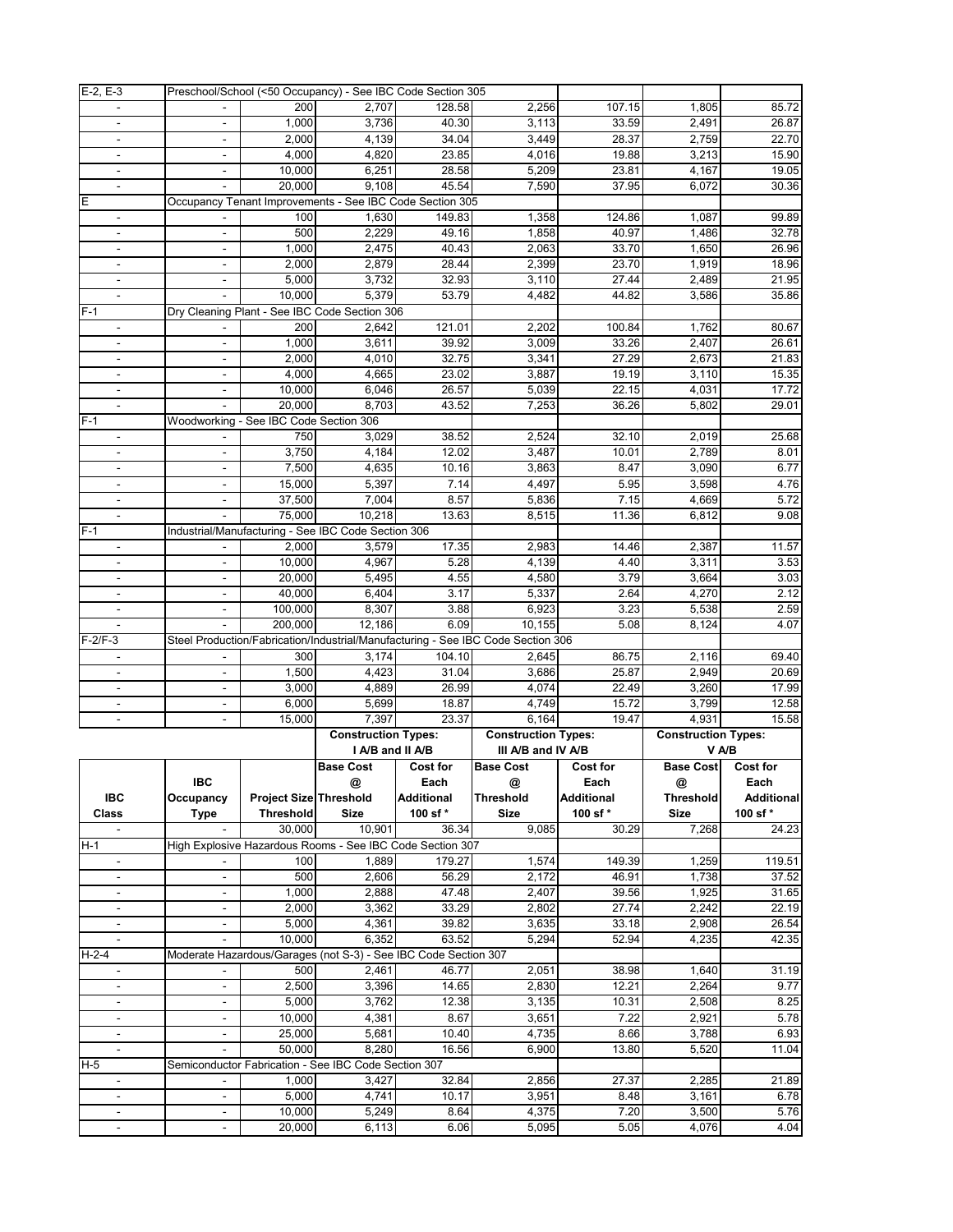| $\sim$                                     |                          | 50,000                                  | 7,931                                                    | 7.31              | 6,610                                                                         | 6.10            | 5,288                      | 4.88              |
|--------------------------------------------|--------------------------|-----------------------------------------|----------------------------------------------------------|-------------------|-------------------------------------------------------------------------------|-----------------|----------------------------|-------------------|
|                                            |                          | 100.000                                 | 11,588                                                   | 11.59             | 9,656                                                                         | 9.66            | 7,725                      | 7.73              |
| $H-5$                                      |                          |                                         | Health Hazard Materials - See IBC Code Section 307       |                   |                                                                               |                 |                            |                   |
|                                            |                          |                                         |                                                          |                   |                                                                               |                 |                            |                   |
| $\blacksquare$                             |                          | 1,000                                   | 3,720                                                    | 34.37             | 3,100                                                                         | 28.64           | 2,480                      | 22.91             |
| $\blacksquare$                             | $\blacksquare$           | 5,000                                   | 5,095                                                    | 11.20             | 4,246                                                                         | 9.33            | 3,397                      | 7.46              |
| $\blacksquare$                             | $\blacksquare$           | 10,000                                  | 5,654                                                    | 9.25              | 4,712                                                                         | 7.71            | 3,770                      | 6.17              |
|                                            |                          | 20,000                                  | 6,579                                                    | 6.50              | 5,483                                                                         | 5.42            | 4,386                      | 4.33              |
|                                            | $\blacksquare$           | 50,000                                  | 8,528                                                    | 7.58              | 7,106                                                                         | 6.32            | 5,685                      | 5.06              |
| $\blacksquare$                             |                          | 100,000                                 | 12,319                                                   | 12.32             | 10,266                                                                        | 10.27           | 8,213                      | 8.21              |
|                                            |                          |                                         |                                                          |                   |                                                                               |                 |                            |                   |
| H                                          |                          |                                         | Occupancy Tenant Improvements - See IBC Code Section 307 |                   |                                                                               |                 |                            |                   |
|                                            |                          | 500                                     | 2,126                                                    | 38.56             | 1,772                                                                         | 32.13           | 1,418                      | 25.71             |
| $\blacksquare$                             | $\blacksquare$           | 2,500                                   | 2,898                                                    | 12.91             | 2,415                                                                         | 10.76           | 1,932                      | 8.60              |
| $\blacksquare$                             | $\blacksquare$           | 5,000                                   | 3,221                                                    | 10.50             | 2,684                                                                         | 8.75            | 2,147                      | 7.00              |
|                                            |                          | 10,000                                  | 3,746                                                    | 7.37              | 3,121                                                                         | 6.15            | 2,497                      | 4.92              |
| $\blacksquare$                             | $\sim$                   | 25,000                                  | 4,852                                                    | 8.45              | 4,043                                                                         | 7.04            | 3,235                      | 5.63              |
| $\blacksquare$                             |                          | 50,000                                  | 6,964                                                    | 13.93             | 5,804                                                                         | 11.61           | 4,643                      | 9.29              |
|                                            |                          |                                         |                                                          |                   |                                                                               |                 |                            |                   |
| $I-1$                                      |                          |                                         |                                                          |                   | Nursing Home/Assisted Living/Convalescent Hospital - See IBC Code Section 308 |                 |                            |                   |
| $\overline{\phantom{a}}$                   |                          | 1,000                                   | 2,590                                                    | 24.04             | 2,158                                                                         | 20.03           | 1,727                      | 16.03             |
| $\blacksquare$                             | $\blacksquare$           | 5,000                                   | 3,551                                                    | 7.78              | 2,959                                                                         | 6.48            | 2,367                      | 5.18              |
| $\blacksquare$                             |                          | 10,000                                  | 3,940                                                    | 6.46              | 3,283                                                                         | 5.38            | 2,627                      | 4.31              |
|                                            | $\overline{\phantom{a}}$ | 20,000                                  | 4,586                                                    | 4.53              | 3,821                                                                         | 3.77            | 3,057                      | 3.02              |
|                                            |                          | 50,000                                  | 5,944                                                    | 5.30              | 4,953                                                                         | 4.42            | 3,963                      | 3.53              |
|                                            |                          |                                         |                                                          |                   |                                                                               |                 |                            | 5.73              |
| $\blacksquare$                             |                          | 100,000                                 | 8,595                                                    | 8.60              | 7,163                                                                         | 7.16            | 5,730                      |                   |
| $I-2$                                      |                          |                                         | Health Care Centers - See IBC Code Section 308           |                   |                                                                               |                 |                            |                   |
| $\blacksquare$                             |                          | 1,000                                   | 3.056                                                    | 28.55             | 2,547                                                                         | 23.78           | 2,037                      | 19.03             |
| $\blacksquare$                             |                          | 5.000                                   | 4,198                                                    | 9.17              | 3,498                                                                         | 7.64            | 2,798                      | 6.11              |
| $\blacksquare$                             | $\blacksquare$           | 10,000                                  | 4,656                                                    | 7.64              | 3,880                                                                         | 6.37            | 3,104                      | 5.09              |
| $\blacksquare$                             | $\blacksquare$           | 20,000                                  | 5,420                                                    | 5.35              | 4,517                                                                         | 4.46            | 3,614                      | 3.56              |
|                                            | $\blacksquare$           | 50,000                                  | 7,025                                                    | 6.31              | 5,854                                                                         | 5.26            | 4,683                      | 4.21              |
|                                            |                          |                                         |                                                          |                   |                                                                               |                 |                            |                   |
| $\blacksquare$                             |                          | 100,000                                 | 10,179                                                   | 10.18             | 8,483                                                                         | 8.48            | 6,786                      | 6.79              |
| $I-3$                                      |                          | Jail/Prisons - See IBC Code Section 308 |                                                          |                   |                                                                               |                 |                            |                   |
|                                            |                          | 5,000                                   | 4,790                                                    | 8.96              | 3,992                                                                         | 7.46            | 3,194                      | 5.97              |
|                                            |                          | 25,000                                  | 6,581                                                    | 2.87              | 5,485                                                                         | 2.39            | 4,388                      | 1.91              |
|                                            |                          |                                         |                                                          |                   |                                                                               |                 |                            |                   |
|                                            |                          |                                         |                                                          |                   |                                                                               |                 |                            |                   |
|                                            |                          |                                         | <b>Construction Types:</b>                               |                   | <b>Construction Types:</b>                                                    |                 | <b>Construction Types:</b> |                   |
|                                            |                          |                                         | I A/B and II A/B                                         |                   | III A/B and IV A/B                                                            |                 |                            | V A/B             |
|                                            |                          |                                         | <b>Base Cost</b>                                         | <b>Cost for</b>   | <b>Base Cost</b>                                                              | <b>Cost for</b> | <b>Base Cost</b>           | <b>Cost for</b>   |
|                                            | <b>IBC</b>               |                                         | $\omega$                                                 | Each              | @                                                                             | Each            | $\omega$                   | Each              |
| IBC                                        | Occupancy                | <b>Project Size Threshold</b>           |                                                          | <b>Additional</b> | <b>Threshold</b>                                                              | Additional      | <b>Threshold</b>           | <b>Additional</b> |
| Class                                      | Type                     | <b>Threshold</b>                        | <b>Size</b>                                              | 100 sf*           | <b>Size</b>                                                                   | 100 sf*         | <b>Size</b>                | 100 sf*           |
| $\blacksquare$                             |                          | 50,000                                  | 7,299                                                    | 2.39              | 6,083                                                                         | 2.00            | 4,866                      | 1.60              |
|                                            |                          | 100,000                                 |                                                          | 1.69              |                                                                               | 1.40            |                            | 1.13              |
| $\blacksquare$                             | $\overline{\phantom{a}}$ |                                         | 8,496                                                    |                   | 7,080                                                                         |                 | 5,664                      |                   |
|                                            |                          | 250,000                                 | 11,025                                                   | 1.98              | 9,188                                                                         | 1.65            | 7,350                      | 1.32              |
|                                            |                          | 500,000                                 | 15,975                                                   | 3.20              | 13,313                                                                        | 2.66            | 10,650                     | 2.13              |
|                                            |                          |                                         | Occupancy Tenant Improvements - See IBC Code Section 308 |                   |                                                                               |                 |                            |                   |
|                                            |                          | 1,000                                   | 2,295                                                    | 21.41             | 1,913                                                                         | 17.84           | 1,530                      | 14.27             |
| $\overline{\phantom{a}}$                   |                          | 5,000                                   | 3,152                                                    | 6.89              | 2,627                                                                         | 5.74            | 2,101                      | 4.59              |
| $\overline{\phantom{a}}$                   | $\blacksquare$           | 10,000                                  | 3,496                                                    | 5.72              | 2,913                                                                         | 4.77            | 2,330                      | 3.82              |
|                                            |                          | 20,000                                  | 4,068                                                    | 4.02              | 3,390                                                                         | 3.35            | 2,712                      | 2.68              |
| $\blacksquare$                             | $\overline{\phantom{a}}$ | 50,000                                  | 5,274                                                    | 4.73              | 4,395                                                                         | 3.95            | 3,516                      | 3.16              |
|                                            |                          |                                         |                                                          |                   |                                                                               |                 |                            |                   |
| $\blacksquare$                             |                          | 100,000                                 | 7,641                                                    | 7.64              | 6,368                                                                         | 6.37            | 5,094                      | 5.09              |
| M                                          |                          |                                         |                                                          |                   | Motor Vehicle Fuel Dispensing (including canopy) - See IBC Code Section 309   |                 |                            |                   |
| $\overline{\phantom{a}}$                   |                          | 200                                     | 2,768                                                    | 131.60            | 2,307                                                                         | 109.67          | 1,846                      | 87.74             |
| $\overline{\phantom{a}}$                   | $\overline{\phantom{a}}$ | 1,000                                   | 3,821                                                    | 41.21             | 3,185                                                                         | 34.34           | 2,548                      | 27.47             |
| $\overline{\phantom{a}}$                   | $\overline{\phantom{a}}$ | 2,000                                   | 4,234                                                    | 34.82             | 3,528                                                                         | 29.02           | 2,822                      | 23.21             |
|                                            |                          | 4,000                                   | 4,930                                                    | 24.41             | 4,109                                                                         | 20.35           | 3,287                      | 16.28             |
| $\blacksquare$                             | $\overline{\phantom{a}}$ | 10,000                                  | 6,395                                                    | 29.23             | 5,329                                                                         | 24.36           | 4,263                      | 19.49             |
|                                            |                          |                                         |                                                          |                   |                                                                               |                 |                            |                   |
| $\overline{\phantom{a}}$                   |                          | 20,000                                  | 9,317                                                    | 46.59             | 7,765                                                                         | 38.82           | 6,212                      | 31.06             |
| M                                          |                          |                                         | Market/Stores (Retail) - See IBC Code Section 309        |                   |                                                                               |                 |                            |                   |
| $\overline{\phantom{a}}$                   |                          | 4,750                                   | 5,603                                                    | 11.36             | 4,670                                                                         | 9.47            | 3,736                      | 7.58              |
| $\overline{\phantom{a}}$                   | $\overline{\phantom{a}}$ | 23,750                                  | 7,762                                                    | 3.50              | 6,468                                                                         | 2.92            | 5,174                      | 2.33              |
| $\overline{\phantom{a}}$                   |                          | 47,500                                  | 8,593                                                    | 2.97              | 7,161                                                                         | 2.48            | 5,729                      | 1.98              |
| $\overline{\phantom{a}}$                   |                          | 95,000                                  | 10,004                                                   | 2.09              | 8,336                                                                         | 1.75            | 6,669                      | 1.40              |
| $\overline{\phantom{a}}$                   | $\overline{\phantom{0}}$ | 237,500                                 | 12,986                                                   | 2.54              | 10,821                                                                        | 2.12            | 8,657                      | 1.70              |
|                                            |                          |                                         |                                                          |                   |                                                                               |                 |                            |                   |
| $\overline{\phantom{a}}$                   |                          | 475,000                                 | 19,024                                                   | 4.01              | 15,854                                                                        | 3.34            | 12,683                     | 2.67              |
| M                                          |                          |                                         | Occupancy Tenant Improvements - See IBC Code Section 309 |                   |                                                                               |                 |                            |                   |
| $\overline{\phantom{a}}$<br>$\blacksquare$ | $\blacksquare$           | 900<br>4,500                            | 2,773<br>3,821                                           | 29.11<br>9.20     | 2,311<br>3,184                                                                | 24.26<br>7.66   | 1,849<br>2,547             | 19.40<br>6.13     |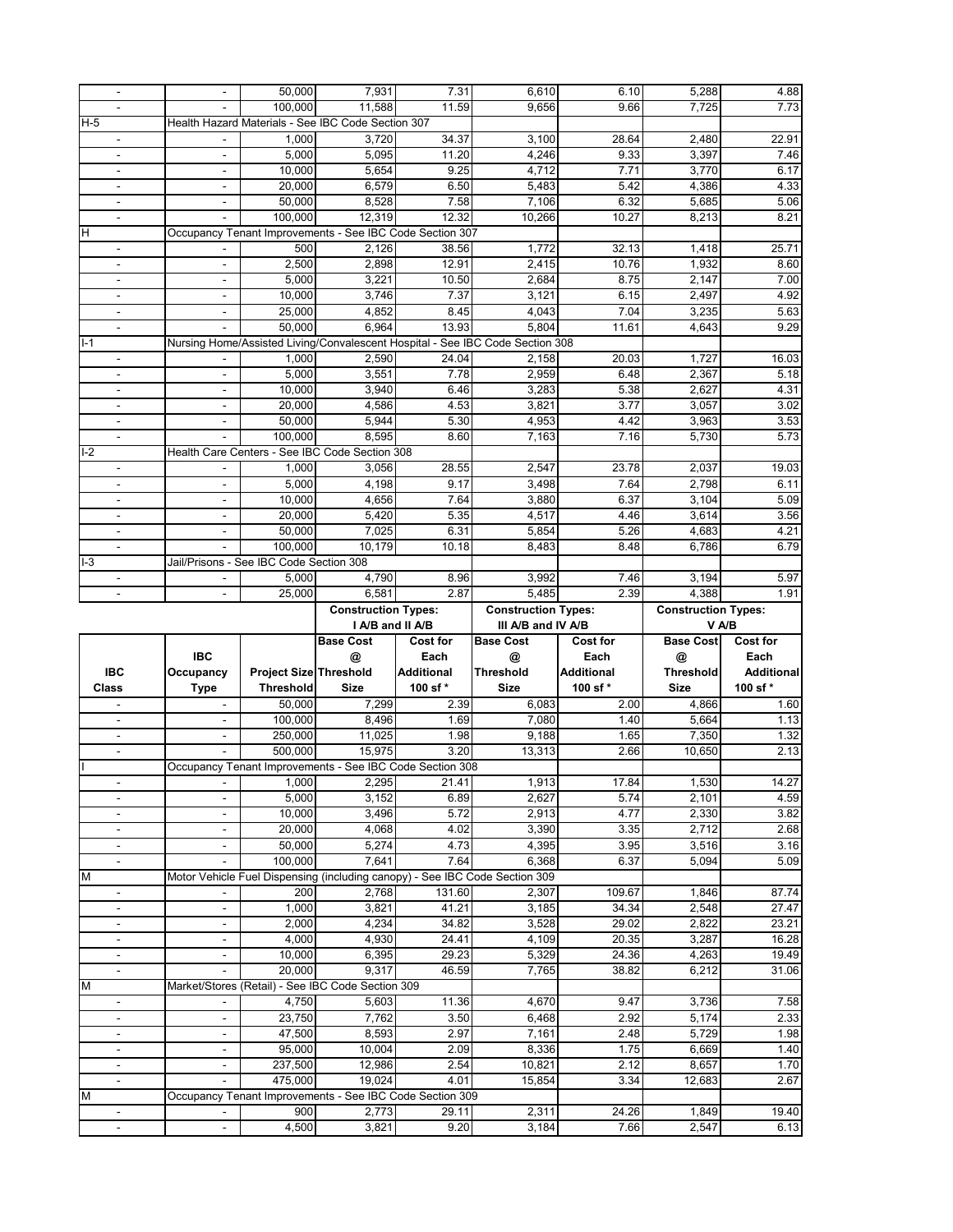|                                            |                          | 9,000                                     | 4,235                                                                  | 7.74              | 3,529                                                                                     | 6.45              | 2,823                      | 5.16                        |
|--------------------------------------------|--------------------------|-------------------------------------------|------------------------------------------------------------------------|-------------------|-------------------------------------------------------------------------------------------|-------------------|----------------------------|-----------------------------|
|                                            |                          | 18,000                                    | 4,931                                                                  | 5.42              | 4,109                                                                                     | 4.52              | 3,287                      | 3.62                        |
| $\sim$                                     | $\blacksquare$           | 45,000                                    | 6,394                                                                  | 6.45              | 5,328                                                                                     | 5.37              | 4,263                      | 4.30                        |
| $\mathbf{r}$                               |                          | 90,000                                    | 9,295                                                                  | 10.33             | 7,746                                                                                     | 8.61              | 6,197                      | 6.89                        |
| R-1                                        |                          |                                           | Hotels & Motels (Transient) - See IBC Code Section 310                 |                   |                                                                                           |                   |                            |                             |
| $\blacksquare$                             | $\overline{\phantom{a}}$ | 3,500                                     | 4,457                                                                  | 12.41             | 3,714                                                                                     | 10.34             | 2,972                      | 8.27                        |
| $\blacksquare$                             | $\overline{\phantom{a}}$ | 17,500                                    | 6,194                                                                  | 3.75              | 5,162                                                                                     | 3.13              | 4,130                      | 2.51                        |
| $\overline{\phantom{a}}$                   | $\overline{\phantom{a}}$ | 35,000                                    | 6,851                                                                  | 3.23              | 5,710                                                                                     | 2.69              | 4,568                      | 2.15                        |
| $\blacksquare$                             | $\blacksquare$           | 70,000                                    | 7,982                                                                  | 2.27              | 6,652                                                                                     | 1.89              | 5,321                      | 1.52                        |
|                                            |                          | 175,000                                   | 10,364                                                                 | 2.78              | 8,636                                                                                     | 2.31              | 6,909                      | 1.85                        |
| $\blacksquare$                             |                          | 350,000                                   | 15,215                                                                 | 4.35              | 12,679                                                                                    | 3.62              | 10.143                     | 2.90                        |
| $R-1$                                      |                          |                                           | Hotels & Motels-Phased Permits - See IBC Code Section 310              |                   |                                                                                           |                   |                            |                             |
|                                            |                          | 1,500                                     | 3,746                                                                  | 23.44             | 3,121                                                                                     | 19.54             | 2,497                      | 15.63                       |
| $\overline{\phantom{a}}$<br>$\blacksquare$ | $\blacksquare$           | 7,500                                     | 5,152                                                                  | 7.47              | 4,293                                                                                     | 6.23              | 3,434                      | 4.98                        |
| $\overline{\phantom{a}}$                   | $\blacksquare$           | 15,000                                    | 5,712                                                                  | 6.26              | 4,760                                                                                     | 5.21              | 3,808                      | 4.17                        |
|                                            |                          |                                           | 6,650                                                                  | 4.38              | 5,542                                                                                     | 3.65              |                            | 2.92                        |
| $\blacksquare$                             | $\overline{\phantom{a}}$ | 30,000                                    |                                                                        |                   | 7,184                                                                                     |                   | 4,433                      |                             |
|                                            | $\overline{\phantom{a}}$ | 75,000                                    | 8,620                                                                  | 5.19              |                                                                                           | 4.33              | 5,747                      | 3.47<br>5.57                |
| $\blacksquare$                             |                          | 150,000                                   | 12,515                                                                 | 8.34              | 10,429                                                                                    | 6.95              | 8,343                      |                             |
| $R-2$                                      |                          | Apartment Bldg - See IBC Code Section 310 |                                                                        |                   |                                                                                           |                   |                            |                             |
|                                            |                          | 500                                       | 2,808                                                                  | 53.48             | 2,340                                                                                     | 44.57             | 1,872                      | 35.66                       |
|                                            |                          | 2,500                                     | 3,878                                                                  | 16.70             | 3,232                                                                                     | 13.92             | 2,585                      | 11.14                       |
| $\overline{\phantom{a}}$                   | $\blacksquare$           | 5,000                                     | 4,295                                                                  | 14.14             | 3,580                                                                                     | 11.78             | 2,864                      | 9.43                        |
| $\overline{\phantom{a}}$                   | $\overline{\phantom{a}}$ | 10,000                                    | 5,003                                                                  | 9.92              | 4,169                                                                                     | 8.26              | 3,335                      | 6.61                        |
|                                            |                          | 25,000                                    | 6,489                                                                  | 11.88             | 5,408                                                                                     | 9.90              | 4,326                      | 7.92                        |
| $\blacksquare$                             | $\blacksquare$           | 50,000                                    | 9,459                                                                  | 18.92             | 7,883                                                                                     | 15.77             | 6,306                      | 12.62                       |
|                                            |                          |                                           | <b>Construction Types:</b>                                             |                   | <b>Construction Types:</b>                                                                |                   | <b>Construction Types:</b> |                             |
|                                            |                          |                                           | I A/B and II A/B                                                       |                   | III A/B and IV A/B                                                                        |                   |                            | V A/B                       |
|                                            |                          |                                           | <b>Base Cost</b>                                                       | <b>Cost for</b>   | <b>Base Cost</b>                                                                          | Cost for          | <b>Base Cost</b>           | <b>Cost for</b>             |
|                                            | <b>IBC</b>               |                                           | @                                                                      | Each              | @                                                                                         | Each              | @                          | Each                        |
| <b>IBC</b>                                 | Occupancy                | <b>Project Size Threshold</b>             |                                                                        | <b>Additional</b> | Threshold                                                                                 | <b>Additional</b> |                            | <b>Threshold Additional</b> |
| <b>Class</b>                               | <b>Type</b>              | <b>Threshold</b>                          | <b>Size</b>                                                            | 100 sf*           | <b>Size</b>                                                                               | 100 sf*           | <b>Size</b>                | 100 sf *                    |
| R-2                                        | Apartment Bldg-          |                                           | -Repeat Unit - See IBC Code Section 310                                |                   |                                                                                           |                   |                            |                             |
| $\blacksquare$                             |                          | 500                                       | 1,897                                                                  | 38.62             | 1,581                                                                                     | 32.18             | 1,265                      | 25.75                       |
| $\blacksquare$                             | ÷,                       | 2,500                                     | 2,669                                                                  | 10.95             | 2,225                                                                                     | 9.13              | 1,780                      | 7.31                        |
| $\overline{\phantom{a}}$                   | $\overline{\phantom{a}}$ | 5,000                                     | 2,943                                                                  | 9.83              | 2,453                                                                                     | 8.19              | 1,962                      | 6.56                        |
|                                            | $\overline{\phantom{a}}$ | 10,000                                    | 3,434                                                                  | 6.83              | 2,862                                                                                     | 5.69              | 2,290                      | 4.55                        |
| $\blacksquare$                             | $\blacksquare$           | 25,000                                    | 4,460                                                                  | 8.77              | 3,716                                                                                     | 7.31              | 2,973                      | 5.84                        |
| $\overline{\phantom{a}}$                   |                          | 50,000                                    | 6,651                                                                  | 13.31             | 5,543                                                                                     | 11.09             | 4,434                      | 8.87                        |
| $R-3$                                      |                          |                                           | Dwellings-Custom, Models, First Master Plan - See IBC Code Section 310 |                   |                                                                                           |                   |                            |                             |
|                                            |                          | 1,000                                     | 2,125                                                                  | 4.50              | 1,771                                                                                     | 3.75              | 1,416                      | 3.00                        |
| $\sim$                                     | $\overline{\phantom{a}}$ | 2.000                                     | 2,170                                                                  | 18.02             | 1,808                                                                                     | 15.02             | 1,446                      | 12.02                       |
| $\blacksquare$                             | $\overline{\phantom{a}}$ | 2,500                                     | 2,260                                                                  | 6.45              | 1,883                                                                                     | 5.38              | 1,507                      | 4.30                        |
|                                            | $\overline{\phantom{a}}$ | 6,000                                     | 2,486                                                                  | 5.24              | 2,072                                                                                     | 4.37              | 1,657                      | 3.50                        |
| $\mathbf{r}$                               | $\blacksquare$           | 8,000                                     | 2,591                                                                  | 35.87             | 2,159                                                                                     | 29.89             | 1,727                      | 23.91                       |
|                                            |                          | 10,000                                    | 3,308                                                                  | 33.08             | 2,756                                                                                     | 27.56             | 2,205                      | 22.05                       |
| $R-3$                                      |                          |                                           | Dwellings-Production Phase of Master Plan - See IBC Code Section 310   |                   |                                                                                           |                   |                            |                             |
| $\blacksquare$                             |                          | 1,000                                     | 1,960                                                                  | 9.02              | 1,633                                                                                     | 7.51              | 1,307                      | 6.01                        |
| $\blacksquare$                             | $\overline{\phantom{a}}$ | 1,500                                     | 2,005                                                                  | $-0.02$           | 1.670                                                                                     | $-0.01$           | 1,337                      | $-0.01$                     |
| $\overline{\phantom{a}}$                   | $\overline{\phantom{a}}$ | 2,000                                     | 2,005                                                                  | 15.79             | 1,670                                                                                     | 13.16             | 1,337                      | 10.52                       |
| $\blacksquare$                             | $\overline{\phantom{a}}$ | 3,000                                     | 2,162                                                                  | 5.99              | 1,802                                                                                     | 5.00              | 1,442                      | 4.00                        |
| $\blacksquare$                             | $\overline{\phantom{a}}$ | 4,500                                     | 2,252                                                                  | 13.07             | 1,877                                                                                     | 10.88             | 1,502                      | 8.71                        |
| $\blacksquare$                             |                          |                                           | 2,448                                                                  | 40.81             | 2,040                                                                                     | 34.01             | 1,632                      | 27.20                       |
| $R-3$                                      |                          | 6,000                                     |                                                                        |                   |                                                                                           |                   |                            |                             |
|                                            |                          |                                           | Dwellings-Alternate Materials - See IBC Code Section 310               |                   |                                                                                           |                   |                            |                             |
| $\overline{\phantom{a}}$                   |                          | 1,000                                     | 1,877                                                                  | 15.79             | 1,564                                                                                     | 13.16             | 1,251                      | 10.52                       |
| $\overline{\phantom{a}}$                   | $\blacksquare$           | 2,000                                     |                                                                        | 18.02             | 1,696                                                                                     | 15.02             | 1,356                      | 12.02                       |
| $\overline{\phantom{a}}$                   | $\overline{\phantom{a}}$ | 2,500                                     | 2,035<br>2,125                                                         | 14.81             | 1,771                                                                                     | 12.34             | 1,417                      | 9.87                        |
| $\overline{\phantom{a}}$                   | $\overline{\phantom{a}}$ | 6,000                                     | 2,643                                                                  | 18.80             | 2,202                                                                                     | 15.67             | 1,762                      | 12.53                       |
|                                            |                          | 8,000                                     | 3,019                                                                  | 37.28             | 2,516                                                                                     | 31.07             | 2,012                      | 24.86                       |
| $\blacksquare$                             |                          | 10,000                                    |                                                                        | 37.64             |                                                                                           | 31.37             |                            |                             |
| $R-3$                                      |                          |                                           | 3,764<br>Dwellings—Duplex homes - See IBC Code Section 310             |                   | 3,137                                                                                     |                   | 2,510                      | 25.10                       |
| $\overline{\phantom{a}}$                   |                          | 1,000                                     | 2,462                                                                  | 2.27              | 2,052                                                                                     | 1.88              | 1,642                      | 1.51                        |
| $\blacksquare$                             | $\blacksquare$           | 2,000                                     | 2,486                                                                  | 45.05             | 2,071                                                                                     | 37.55             | 1,657                      | 30.04                       |
| $\blacksquare$                             | $\overline{\phantom{a}}$ | 2,500                                     | 2,711                                                                  | 17.39             | 2,259                                                                                     | 14.49             | 1,807                      | 11.60                       |
| $\overline{\phantom{a}}$                   | $\overline{\phantom{a}}$ | 6,000                                     | 3,319                                                                  | 10.91             | 2,766                                                                                     | 9.08              |                            | 7.27                        |
|                                            |                          | 8,000                                     | 3,537                                                                  | 30.49             | 2,948                                                                                     | 25.41             | 2,213<br>2,358             | 20.33                       |
| $\blacksquare$                             |                          |                                           | 4,147                                                                  | 41.47             | 3,456                                                                                     | 34.56             |                            |                             |
| $R-3$                                      |                          | 10,000                                    |                                                                        |                   | Dwellings—Hillside - Production Phase of Master Plan (Repeats) - See IBC Code Section 310 |                   | 2,765                      | 27.65                       |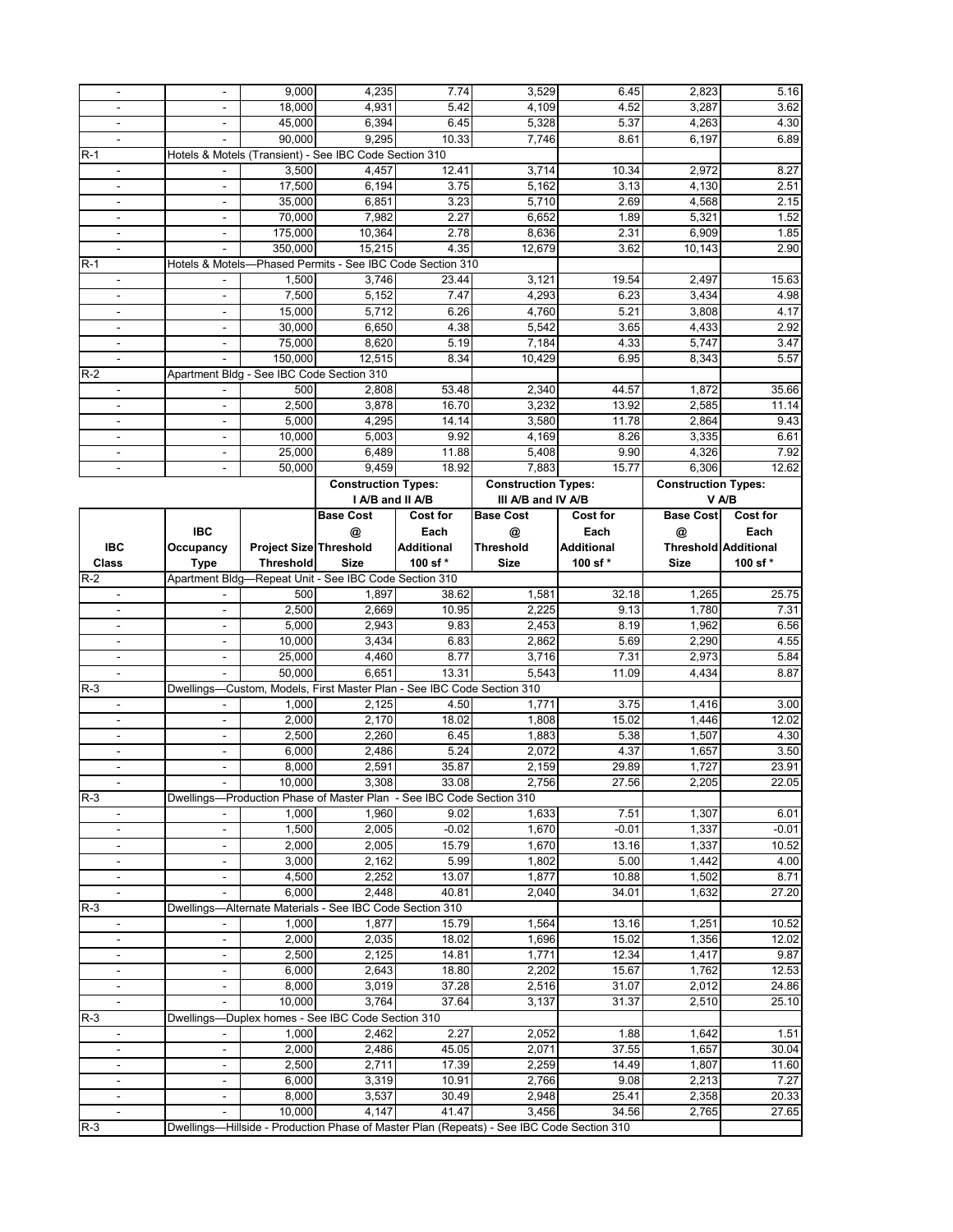|                          |                          | 1,000                                   | 180                                                                 | 0.00            | 150                        | 0.00              | 120                        | 0.00                        |
|--------------------------|--------------------------|-----------------------------------------|---------------------------------------------------------------------|-----------------|----------------------------|-------------------|----------------------------|-----------------------------|
|                          |                          | 2,000                                   | 180                                                                 | 0.02            | 150                        | 0.01              | 120                        | 0.01                        |
| $\overline{\phantom{a}}$ | $\blacksquare$           | 2,500                                   | 180                                                                 | 0.00            | 150                        | 0.00              | 120                        | 0.00                        |
|                          |                          |                                         |                                                                     |                 |                            |                   |                            |                             |
|                          | $\blacksquare$           | 6,000                                   | 180                                                                 | $-0.02$         | 150                        | $-0.01$           | 120                        | $-0.01$                     |
|                          |                          | 8,000                                   | 180                                                                 | 0.00            | 150                        | 0.00              | 120                        | 0.00                        |
|                          |                          |                                         |                                                                     |                 |                            |                   |                            |                             |
| $\blacksquare$           | $\blacksquare$           | 10,000                                  | 180                                                                 | 1.80            | 150                        | 1.50              | 120                        | 1.20                        |
| $R-3$                    |                          |                                         | Dwellings-Hillside - Alternate Materials - See IBC Code Section 310 |                 |                            |                   |                            |                             |
|                          |                          |                                         |                                                                     |                 |                            |                   |                            |                             |
|                          |                          | 1,000                                   | 180                                                                 | 0.00            | 150                        | 0.00              | 120                        | 0.00                        |
| $\overline{a}$           | ÷,                       | 2,000                                   | 180                                                                 | 0.02            | 150                        | 0.01              | 120                        | 0.01                        |
| $\blacksquare$           | $\overline{\phantom{a}}$ | 2,500                                   | 180                                                                 | 0.00            | 150                        | 0.00              | 120                        | 0.00                        |
|                          |                          |                                         |                                                                     |                 |                            |                   |                            |                             |
|                          | $\blacksquare$           | 6,000                                   | 180                                                                 | $-0.02$         | 150                        | $-0.01$           | 120                        | $-0.01$                     |
|                          | $\overline{\phantom{a}}$ | 8,000                                   | 180                                                                 | 0.00            | 150                        | 0.00              | 120                        | 0.00                        |
|                          |                          | 10,000                                  |                                                                     |                 | 150                        |                   |                            |                             |
|                          |                          |                                         | 180                                                                 | 1.80            |                            | 1.50              | 120                        | 1.20                        |
| $R-4$                    |                          |                                         | Group Care, Non-Amb. (<16) - See IBC Code Section 310               |                 |                            |                   |                            |                             |
| $\blacksquare$           |                          | 200                                     | 2,182                                                               | 108.08          | 1,818                      | 90.07             | 1,454                      | 72.05                       |
|                          |                          |                                         |                                                                     |                 |                            |                   |                            |                             |
|                          |                          | 1,000                                   | 3,047                                                               | 31.91           | 2,539                      | 26.59             | 2,031                      | 21.27                       |
| $\blacksquare$           | $\blacksquare$           | 2,000                                   | 3,365                                                               | 27.92           | 2,804                      | 23.27             | 2,243                      | 18.62                       |
|                          |                          |                                         | <b>Construction Types:</b>                                          |                 | <b>Construction Types:</b> |                   | <b>Construction Types:</b> |                             |
|                          |                          |                                         |                                                                     |                 |                            |                   |                            |                             |
|                          |                          |                                         | I A/B and II A/B                                                    |                 | III A/B and IV A/B         |                   |                            | V A/B                       |
|                          |                          |                                         | <b>Base Cost</b>                                                    | <b>Cost for</b> | <b>Base Cost</b>           | Cost for          | <b>Base Cost</b>           | Cost for                    |
|                          |                          |                                         |                                                                     |                 |                            |                   |                            |                             |
|                          | <b>IBC</b>               |                                         | @                                                                   | Each            | @                          | Each              | @                          | Each                        |
| <b>IBC</b>               | Occupancy                | <b>Project Size Threshold</b>           |                                                                     | Additional      | Threshold                  | <b>Additional</b> |                            | <b>Threshold Additional</b> |
| <b>Class</b>             |                          | <b>Threshold</b>                        | Size                                                                | 100 sf*         | <b>Size</b>                | 100 sf*           | <b>Size</b>                | 100 sf*                     |
|                          | <b>Type</b>              |                                         |                                                                     |                 |                            |                   |                            |                             |
|                          |                          | 4,000                                   | 3,924                                                               | 19.49           | 3,270                      | 16.25             | 2,616                      | 13.00                       |
| $\blacksquare$           | $\blacksquare$           | 10,000                                  | 5,093                                                               | 24.33           | 4,244                      | 20.27             | 3,395                      | 16.22                       |
|                          |                          |                                         |                                                                     |                 |                            |                   |                            |                             |
| $\blacksquare$           |                          | 20,000                                  | 7,526                                                               | 37.63           | 6,272                      | 31.36             | 5,018                      | 25.09                       |
| $R-4$                    |                          |                                         | Group Care, Ambulatory (>16) - See IBC Code Section 310             |                 |                            |                   |                            |                             |
| $\overline{\phantom{a}}$ |                          | 200                                     | 2.233                                                               | 109.55          | 1,861                      | 91.30             | 1,489                      | 73.04                       |
|                          |                          |                                         |                                                                     |                 |                            |                   |                            |                             |
| $\blacksquare$           | $\overline{\phantom{a}}$ | 1,000                                   | 3,110                                                               | 32.79           | 2,591                      | 27.32             | 2,073                      | 21.86                       |
| $\overline{\phantom{a}}$ | $\overline{\phantom{a}}$ | 2,000                                   | 3,437                                                               | 28.45           | 2,864                      | 23.71             | 2,291                      | 18.97                       |
|                          |                          |                                         |                                                                     |                 |                            |                   |                            |                             |
|                          | $\overline{\phantom{a}}$ | 4,000                                   | 4,006                                                               | 19.89           | 3,338                      | 16.58             | 2,671                      | 13.26                       |
|                          | $\overline{\phantom{m}}$ | 10,000                                  | 5,199                                                               | 24.58           | 4,333                      | 20.48             | 3,467                      | 16.39                       |
| $\blacksquare$           |                          | 20,000                                  | 7,658                                                               | 38.29           | 6,381                      | 31.91             | 5,105                      | 25.52                       |
|                          |                          |                                         |                                                                     |                 |                            |                   |                            |                             |
| $R-3$                    |                          |                                         | Group Care, Non-Amb. (1-5) - See IBC Code Section 310               |                 |                            |                   |                            |                             |
| $\overline{\phantom{a}}$ |                          | 150                                     | 2,045                                                               | 133.90          | 1,704                      | 111.58            | 1,364                      | 89.27                       |
|                          |                          | 750                                     |                                                                     |                 |                            |                   |                            |                             |
| $\overline{a}$           |                          |                                         | 2,849                                                               | 40.04           | 2,374                      | 33.36             | 1,899                      | 26.69                       |
| $\blacksquare$           | $\blacksquare$           | 1,500                                   | 3,149                                                               | 34.76           | 2,624                      | 28.97             | 2,099                      | 23.18                       |
| $\blacksquare$           | $\overline{\phantom{a}}$ | 3,000                                   | 3,670                                                               | 24.30           | 3,059                      | 20.25             | 2,447                      | 16.20                       |
|                          |                          |                                         |                                                                     |                 |                            |                   |                            |                             |
| $\overline{\phantom{a}}$ | $\overline{\phantom{a}}$ | 7,500                                   | 4,763                                                               | 30.05           | 3,970                      | 25.04             | 3,176                      | 20.03                       |
| $\overline{a}$           |                          | 15,000                                  | 7,017                                                               | 46.79           | 5,848                      | 38.99             | 4,679                      | 31.19                       |
|                          |                          |                                         |                                                                     |                 |                            |                   |                            |                             |
| $R-3$                    |                          |                                         | Group Care, Ambulatory (1-5) - See IBC Code Section 310             |                 |                            |                   |                            |                             |
|                          |                          | 150                                     | 2,621                                                               | 169.83          | 2,184                      | 141.53            | 1,747                      | 113.22                      |
|                          |                          | 750                                     | 3.640                                                               | 51.53           | 3,033                      | 42.94             | 2,426                      | 34.35                       |
|                          |                          |                                         |                                                                     |                 |                            |                   |                            |                             |
| $\mathbf{r}$             | $\blacksquare$           | 1,500                                   | 4,026                                                               | 44.35           | 3,355                      | 36.95             | 2,684                      | 29.57                       |
|                          |                          | 3,000                                   | 4,691                                                               | 31.04           | 3,910                      | 25.86             | 3,128                      | 20.69                       |
|                          |                          |                                         |                                                                     |                 |                            |                   |                            |                             |
|                          |                          | 7,500                                   | 6,088                                                               | 38.00           | 5,073                      | 31.66             | 4,058                      | 25.33                       |
| $\blacksquare$           | $\overline{\phantom{a}}$ | 15,000                                  | 8,937                                                               | 59.58           | 7,448                      | 49.65             | 5,958                      | 39.72                       |
| $\mathsf R$              |                          |                                         | Occupancy Tenant Improvements - See IBC Code Section 310            |                 |                            |                   |                            |                             |
|                          |                          |                                         |                                                                     |                 |                            |                   |                            |                             |
|                          |                          | 80                                      | 1,388                                                               | 160.54          | 1,157                      | 133.78            | 926                        | 107.03                      |
| $\Box$                   | $\blacksquare$           | 400                                     | 1,902                                                               | 52.25           | 1,585                      | 43.54             | 1,268                      | 34.83                       |
| $\overline{\phantom{a}}$ | $\blacksquare$           | 800                                     | 2,111                                                               | 43.17           | 1,760                      | 35.98             | 1,408                      | 28.79                       |
|                          |                          |                                         |                                                                     |                 |                            |                   |                            |                             |
| $\overline{\phantom{a}}$ | $\overline{\phantom{a}}$ | 1,600                                   | 2,456                                                               | 30.34           | 2,047                      | 25.28             | 1,638                      | 20.23                       |
| $\overline{\phantom{a}}$ | $\overline{\phantom{a}}$ | 4,000                                   | 3,185                                                               | 35.36           | 2,654                      | 29.46             | 2,123                      | 23.57                       |
|                          |                          |                                         |                                                                     |                 |                            |                   |                            |                             |
| $\blacksquare$           | $\overline{\phantom{a}}$ | 8,000                                   | 4,599                                                               | 57.48           | 3,833                      | 47.90             | 3,066                      | 38.33                       |
| $S-1$                    |                          |                                         | Moderate Hazard Storage - See IBC Code Section 311                  |                 |                            |                   |                            |                             |
| $\blacksquare$           |                          | 100                                     | 2,276                                                               | 207.79          | 1,896                      | 173.16            | 1,517                      | 138.53                      |
|                          |                          |                                         |                                                                     |                 |                            |                   |                            |                             |
| $\overline{\phantom{a}}$ | $\overline{\phantom{a}}$ | 500                                     | 3,107                                                               | 68.84           | 2,589                      | 57.37             | 2,072                      | 45.89                       |
| $\overline{\phantom{a}}$ | $\overline{\phantom{a}}$ | 1,000                                   | 3,451                                                               | 56.33           | 2,876                      | 46.94             | 2,301                      | 37.55                       |
|                          |                          |                                         | 4,014                                                               |                 |                            |                   | 2,676                      | 26.41                       |
| $\blacksquare$           | $\overline{\phantom{m}}$ | 2,000                                   |                                                                     | 39.62           | 3,345                      | 33.01             |                            |                             |
| $\overline{\phantom{a}}$ | $\overline{\phantom{a}}$ | 5,000                                   | 5,203                                                               | 45.58           | 4,336                      | 37.98             | 3,469                      | 30.38                       |
| $\overline{\phantom{a}}$ |                          | 10,000                                  | 7,481                                                               | 74.81           | 6,235                      | 62.35             | 4,988                      | 49.88                       |
|                          |                          |                                         |                                                                     |                 |                            |                   |                            |                             |
| $S-1$                    |                          | Mini Storage - See IBC Code Section 311 |                                                                     |                 |                            |                   |                            |                             |
| $\overline{\phantom{a}}$ |                          | 800                                     | 2,324                                                               | 27.59           | 1,937                      | 23.00             | 1,550                      | 18.40                       |
|                          |                          |                                         |                                                                     |                 |                            |                   |                            |                             |
|                          |                          |                                         |                                                                     |                 |                            |                   |                            |                             |
| $\overline{\phantom{a}}$ | $\overline{\phantom{a}}$ | 4,000                                   | 3,207                                                               | 8.65            | 2,673                      | 7.21              | 2,138                      | 5.77                        |
| $\blacksquare$           | $\frac{1}{2}$            | 8,000                                   | 3,554                                                               | 7.30            | 2,961                      | 6.08              | 2,369                      | 4.87                        |
| $\blacksquare$           | $\blacksquare$           | 16,000                                  |                                                                     |                 | 3,448                      | 4.28              |                            | 3.42                        |
| $\overline{\phantom{a}}$ | $\overline{\phantom{a}}$ | 40,000                                  | 4,137<br>5,368                                                      | 5.13<br>6.13    | 4,473                      | 5.11              | 2,758<br>3,578             | 4.09                        |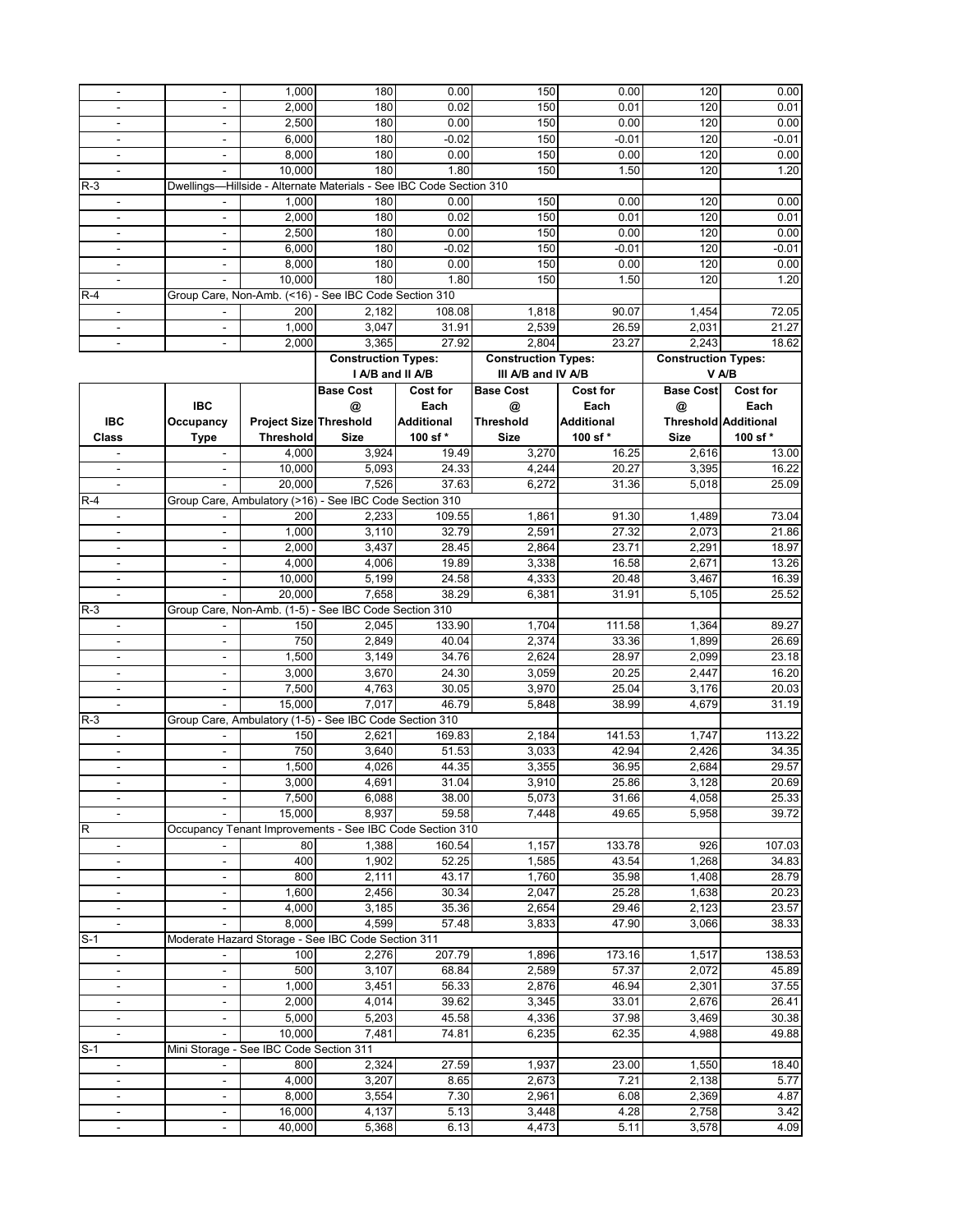|                              |                              | 80.000                             | 7,820                                                            | 9.77       | 6,516                      | 8.15              | 5,213                      | 6.52              |
|------------------------------|------------------------------|------------------------------------|------------------------------------------------------------------|------------|----------------------------|-------------------|----------------------------|-------------------|
| $S-1$                        |                              |                                    | Aircraft Hanger/Repairs - See IBC Code Section 311               |            |                            |                   |                            |                   |
| $\blacksquare$               |                              | 1,000                              | 3,239                                                            | 30.90      | 2,699                      | 25.75             | 2,159                      | 20.60             |
|                              |                              | 5.000                              | 4,475                                                            | 9.65       | 3,729                      | 8.03              | 2,984                      | 6.43              |
|                              |                              | 10,000                             | 4,957                                                            | 8.15       | 4,131                      | 6.79              | 3,305                      | 5.43              |
| $\blacksquare$               | $\sim$                       | 20,000                             | 5,771                                                            | 5.72       | 4,810                      | 4.76              | 3,848                      | 3.81              |
|                              | $\blacksquare$               | 50,000                             | 7,487                                                            | 6.88       | 6,239                      | 5.73              | 4,991                      | 4.58              |
|                              |                              | 100,000                            | 10,924                                                           | 10.93      | 9,104                      | 9.11              | 7,283                      | 7.28              |
| $S-1$                        |                              |                                    | Repair Garage Auto - See IBC Code Section 311                    |            |                            |                   |                            |                   |
|                              |                              |                                    | <b>Construction Types:</b>                                       |            | <b>Construction Types:</b> |                   | <b>Construction Types:</b> |                   |
|                              |                              |                                    | I A/B and II A/B                                                 |            | III A/B and IV A/B         |                   |                            | V A/B             |
|                              |                              |                                    | <b>Base Cost</b>                                                 | Cost for   | <b>Base Cost</b>           | <b>Cost for</b>   | <b>Base Cost</b>           | <b>Cost for</b>   |
|                              | <b>IBC</b>                   |                                    | @                                                                | Each       | @                          | Each              | @                          | Each              |
| IBC                          | Occupancy                    | <b>Project Size Threshold</b>      |                                                                  | Additional | <b>Threshold</b>           | <b>Additional</b> | <b>Threshold</b>           | <b>Additional</b> |
| Class                        | <b>Type</b>                  | <b>Threshold</b>                   | <b>Size</b>                                                      | 100 sf*    | <b>Size</b>                | 100 sf*           | <b>Size</b>                | 100 sf*           |
| $\overline{\phantom{a}}$     | ۰                            | 600                                | 3,587                                                            | 56.28      | 2,990                      | 46.90             | 2,392                      | 37.52             |
|                              |                              | 3,000                              | 4,938                                                            | 17.87      | 4,115                      | 14.89             | 3,293                      | 11.91             |
|                              |                              | 6,000                              | 5,474                                                            | 14.99      | 4,562                      | 12.49             | 3,650                      | 9.99              |
| $\overline{\phantom{a}}$     | $\blacksquare$               | 12,000                             | 6,374                                                            | 10.52      | 5,312                      | 8.76              | 4,249                      | 7.01              |
|                              | ٠                            | 30,000                             | 8,266                                                            | 12.46      | 6,888                      | 10.38             | 5,510                      | 8.30              |
|                              |                              | 60,000                             | 12,002                                                           | 20.00      | 10,001                     | 16.67             | 8,001                      | 13.34             |
| $S-2$                        |                              |                                    | Low Hazard Storage - See IBC Code Section 311                    |            |                            |                   |                            |                   |
| $\blacksquare$               |                              | 100                                | 2,200                                                            | 201.88     | 1,833                      | 168.23            | 1,466                      | 134.59            |
|                              |                              | 500                                | 3,008                                                            | 66.42      | 2,506                      | 55.35             | 2,005                      | 44.28             |
| $\overline{\phantom{a}}$     | $\blacksquare$               | 1,000                              | 3,339                                                            | 54.54      | 2,783                      | 45.45             | 2,226                      | 36.36             |
| $\mathbf{r}$                 | $\overline{\phantom{a}}$     | 2,000                              | 3,885                                                            | 38.35      | 3,237                      | 31.95             | 2,590                      | 25.56             |
| $\blacksquare$               |                              | 5,000                              | 5,035                                                            | 44.36      | 4,196                      | 36.97             | 3,357                      | 29.57             |
| $\blacksquare$               | ٠                            | 10,000                             | 7,253                                                            | 72.53      | 6,044                      | 60.44             | 4,835                      | 48.35             |
| $S-2$                        |                              |                                    | Open Parking Garage (attached) - See IBC Code Section 311        |            |                            |                   |                            |                   |
| $\overline{\phantom{a}}$     |                              | 1,000                              | 3,176                                                            | 30.55      | 2,647                      | 25.46             | 2,117                      | 20.36             |
|                              | $\overline{\phantom{a}}$     | 5,000                              | 4,398                                                            | 9.42       | 3,665                      | 7.85              | 2,933                      | 6.28              |
| $\blacksquare$               | $\blacksquare$               | 10,000                             | 4,869                                                            | 8.03       | 4,058                      | 6.70              | 3,246                      | 5.36              |
| $\blacksquare$               | $\blacksquare$               | 20,000                             | 5,672                                                            | 5.62       | 4,727                      | 4.68              | 3,782                      | 3.74              |
| $\blacksquare$               | ÷.                           | 50,000                             | 7,358                                                            | 6.82       | 6,131                      | 5.69              | 4,905                      | 4.55              |
|                              |                              | 100,000                            | 10,766                                                           | 10.77      | 8,972                      | 8.97              | 7,178                      | 7.18              |
| $S-2$                        |                              |                                    | Open Parking Garage (detached) - See IBC Code Section 311        |            |                            |                   |                            |                   |
|                              |                              | 10,000                             | 5,641                                                            | 5.38       | 4,701                      | 4.48              | 3,761                      | 3.59              |
| $\blacksquare$               | $\overline{\phantom{a}}$     | 50,000                             | 7,791                                                            | 1.68       | 6,492                      | 1.40              | 5,194                      | 1.12              |
|                              | $\overline{\phantom{m}}$     | 100,000                            | 8,629                                                            | 1.43       | 7,191                      | 1.19              | 5,753                      | 0.95              |
| $\overline{a}$               | ÷.                           | 200,000                            | 10,058                                                           | 1.00       | 8,381                      | 0.83              | 6,705                      | 0.67              |
| $\blacksquare$               | $\blacksquare$               | 500,000                            | 13,050                                                           | 1.19       | 10,875                     | 1.00              | 8,700                      | 0.80              |
|                              |                              | 1,000,000                          | 19,013                                                           | 1.91       | 15,844                     | 1.58              | 12,675                     | 1.27              |
| $S-2$                        |                              |                                    | Aircraft Hanger & Helistops - See IBC Code Section 311           |            |                            |                   |                            |                   |
| $\blacksquare$               | $\overline{\phantom{a}}$     | 600                                | 3,403                                                            | 53.99      | 2,835                      | 44.99             | 2,268                      | 35.99             |
|                              |                              | 3,000                              | 4,698                                                            | 16.88      | 3,915                      | 14.06             | 3,132                      | 11.25             |
|                              |                              | 6,000                              | 5,204                                                            | 14.27      | 4,337                      | 11.89             | 3,470                      | 9.51              |
| $\blacksquare$               | $\overline{\phantom{a}}$     | 12,000                             | 6,060                                                            | 10.01      | 5,051                      | 8.33              | 4,040                      | 6.67              |
| $\overline{\phantom{a}}$     | $\overline{\phantom{a}}$     | 30,000                             | 7,861                                                            | 12.01      | 6,551                      | 10.01             | 5,240                      | 8.00              |
| $\qquad \qquad \blacksquare$ |                              | 60,000                             | 11,462                                                           | 19.10      | 9,551                      | 15.92             | 7,641                      | 12.74             |
| lS                           |                              |                                    | Occupancy Tenant Improvements - See IBC Code Section 311         |            |                            |                   |                            |                   |
| $\overline{\phantom{a}}$     |                              | 100                                | 1,775                                                            | 160.35     | 1,480                      | 133.63            | 1,184                      | 106.91            |
| $\blacksquare$               |                              | 500                                | 2,417                                                            | 53.95      | 2,014                      | 44.96             | 1,611                      | 35.96             |
| $\overline{\phantom{a}}$     | $\overline{\phantom{0}}$     | 1,000                              | 2,687                                                            | 43.75      | 2,239                      | 36.46             | 1,791                      | 29.17             |
| $\overline{\phantom{a}}$     | $\overline{\phantom{0}}$     | 2,000                              | 3,125                                                            | 30.79      | 2,603                      | 25.66             | 2,083                      | 20.53             |
| $\overline{\phantom{a}}$     | $\qquad \qquad \blacksquare$ | 5,000                              | 4,048                                                            | 35.03      | 3,374                      | 29.20             | 2,699                      | 23.36             |
| $\overline{\phantom{a}}$     |                              | 10,000                             | 5,800                                                            | 58.00      | 4,833                      | 48.33             | 3,866                      | 38.66             |
| IJ                           |                              |                                    | Private Garage/Shed/Agricultural Bldg - See IBC Code Section 312 |            |                            |                   |                            |                   |
| $\blacksquare$               |                              | 13                                 | 1,112                                                            | 812.92     | 927                        | 677.43            | 742                        | 541.95            |
| $\overline{\phantom{a}}$     | ÷,                           | 63                                 | 1,519                                                            | 269.17     | 1,266                      | 224.31            | 1,013                      | 179.45            |
| $\overline{\phantom{a}}$     | $\overline{\phantom{a}}$     | 125                                | 1,687                                                            | 220.28     | 1,406                      | 183.56            | 1,125                      | 146.85            |
| $\overline{\phantom{a}}$     | $\overline{\phantom{m}}$     | 250                                | 1,962                                                            | 154.91     | 1,635                      | 129.09            | 1,308                      | 103.28            |
| $\blacksquare$               | $\overline{\phantom{a}}$     | 625                                | 2,543                                                            | 178.31     | 2,120                      | 148.58            | 1,696                      | 118.87            |
| $\blacksquare$               |                              | 1,250                              | 3,658                                                            | 292.61     | 3,048                      | 243.85            | 2,438                      | 195.08            |
| IJ                           |                              | Lab/R&D - See IBC Code Section 312 |                                                                  |            |                            |                   |                            |                   |
| $\blacksquare$               |                              | 1,000                              | 4,149                                                            | 39.03      | 3,458                      | 32.53             | 2,766                      | 26.02             |
| $\blacksquare$               | $\blacksquare$               | 5,000                              | 5,711                                                            | 12.40      | 4,759                      | 10.34             | 3,807                      | 8.27              |
| $\blacksquare$               | $\frac{1}{2}$                | 10,000                             | 6,331                                                            | 10.41      | 5,276                      | 8.67              | 4,220                      | 6.94              |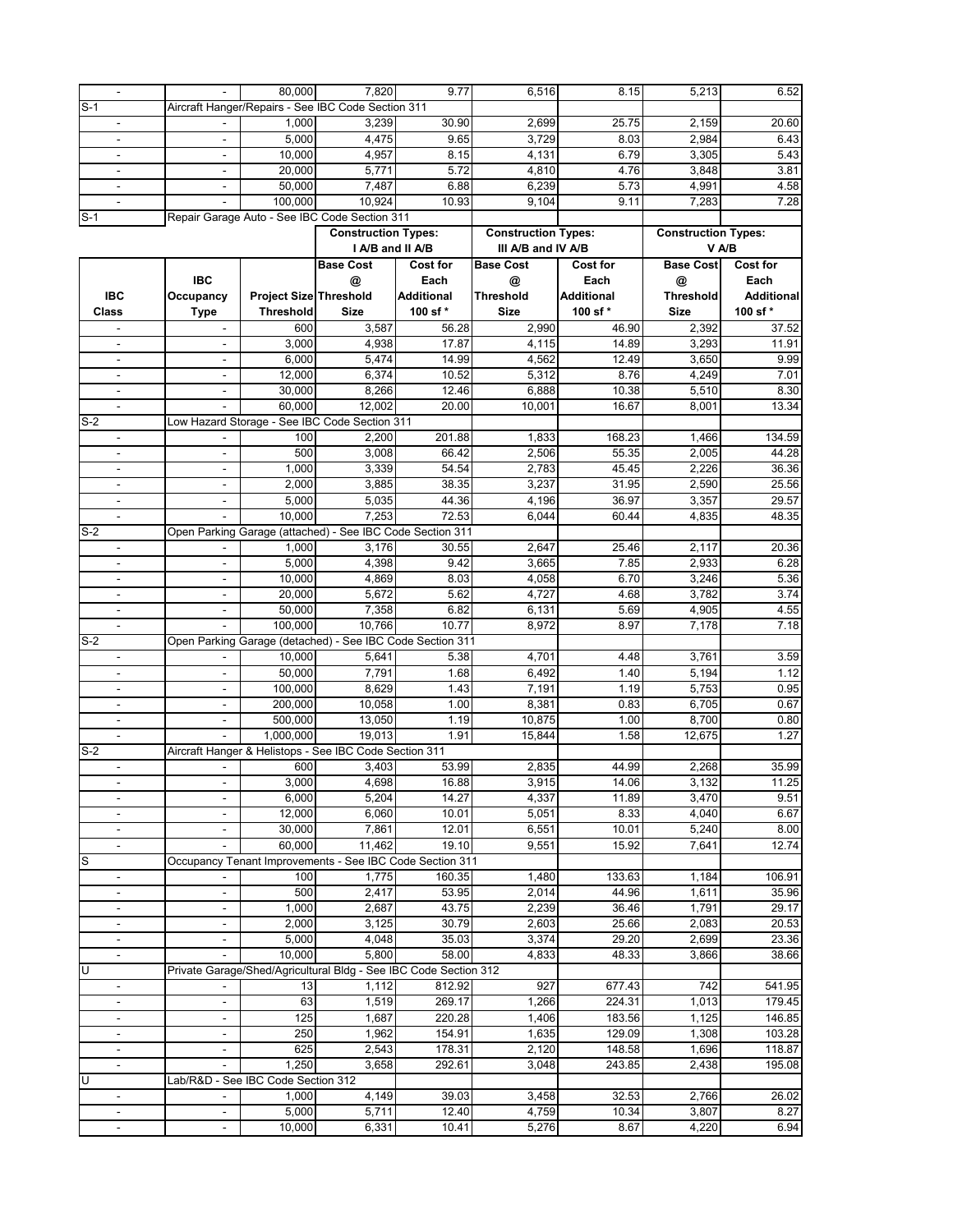| $\blacksquare$               |                                            | 20,000                                     | 7,371                                                     | 7.29              | 6,143                      | 6.08              | 4,914                      | 4.86               |
|------------------------------|--------------------------------------------|--------------------------------------------|-----------------------------------------------------------|-------------------|----------------------------|-------------------|----------------------------|--------------------|
|                              |                                            |                                            | <b>Construction Types:</b>                                |                   | <b>Construction Types:</b> |                   | <b>Construction Types:</b> |                    |
|                              |                                            |                                            | I A/B and II A/B                                          |                   | III A/B and IV A/B         |                   | V A/B                      |                    |
|                              |                                            |                                            | <b>Base Cost</b>                                          | <b>Cost for</b>   | <b>Base Cost</b>           | <b>Cost for</b>   | <b>Base Cost</b>           | Cost for           |
|                              | <b>IBC</b>                                 |                                            | @                                                         | Each              | @                          | Each              | @                          | Each               |
| <b>IBC</b>                   | Occupancy                                  | <b>Project Size Threshold</b>              |                                                           | <b>Additional</b> | <b>Threshold</b>           | <b>Additional</b> | Threshold                  | <b>Additional</b>  |
| Class                        | <b>Type</b>                                | <b>Threshold</b>                           | <b>Size</b>                                               | 100 sf*           | <b>Size</b>                | 100 sf*           | <b>Size</b>                | 100 sf *           |
|                              |                                            | 50,000                                     | 9,557                                                     | 8.66              | 7,964                      | 7.21              | 6,371                      | 5.77               |
| $\blacksquare$               | $\overline{a}$                             | 100,000                                    | 13,883                                                    | 13.88             | 11,569                     | 11.57             | 9,255                      | 9.26               |
| U                            |                                            |                                            | Other Tenant Improvements - See IBC Code Section 312      |                   |                            |                   |                            |                    |
| $\blacksquare$               |                                            | 100                                        | 1,781                                                     | 155.70            | 1,484                      | 129.75            | 1,187                      | 103.80             |
| $\overline{\phantom{a}}$     | $\blacksquare$                             | 500                                        | 2,404                                                     | 54.78             | 2,003                      | 45.65             | 1,603                      | 36.52              |
| $\overline{\phantom{a}}$     | $\blacksquare$                             | 1,000                                      | 2,678                                                     | 43.33             | 2,231                      | 36.11             | 1,785                      | 28.88              |
| $\overline{\phantom{a}}$     | $\overline{\phantom{a}}$                   | 2,000                                      | 3,111                                                     | 30.58             | 2,593                      | 25.48             | 2,074                      | 20.39              |
| $\blacksquare$               | $\overline{\phantom{a}}$                   | 5,000                                      | 4,028                                                     | 33.65             | 3,357                      | 28.04             | 2,686                      | 22.43              |
| $\blacksquare$               |                                            | 10,000                                     | 5,711                                                     | 57.11             | 4,759                      | 47.59             | 3,807                      | 38.07              |
| U                            |                                            |                                            | Utility Structures - See IBC Code Section 312             |                   |                            |                   |                            |                    |
| $\blacksquare$               |                                            | 3,000                                      | 4,185                                                     | 13.76             | 3,488                      | 11.46             | 2,790                      | 9.17               |
| $\blacksquare$               | $\overline{a}$                             | 15,000                                     | 5,836                                                     | 4.09              | 4,862                      | 3.41              | 3,890                      | 2.72               |
| $\blacksquare$               | $\blacksquare$                             | 30,000                                     | 6,449                                                     | 3.57              | 5,374                      | 2.98              | 4,299                      | 2.38               |
| $\blacksquare$               | $\blacksquare$                             | 60,000                                     | 7,520                                                     | 2.48              | 6,266                      | 2.07              | 5,013                      | 1.66               |
| $\overline{\phantom{a}}$     | $\overline{\phantom{a}}$                   | 150,000                                    | 9,754                                                     | 3.10              | 8,128                      | 2.58              | 6,503                      | 2.06               |
| $\blacksquare$               |                                            | 300,000                                    | 14,400                                                    | 4.80              | 11,999                     | 4.00              | 9,601                      | 3.20               |
|                              |                                            |                                            | Addition/Remodel - Residential - See IBC Code Section 310 |                   |                            |                   |                            |                    |
| $\overline{\phantom{a}}$     |                                            | 100                                        | 310                                                       | 17.89             | 259                        | 14.90             | 207                        | 11.93              |
| $\qquad \qquad \blacksquare$ | $\overline{\phantom{a}}$                   | 500                                        | 382                                                       | 10.75             | 318                        | 8.96              | 254                        | 7.16               |
| $\blacksquare$               | ÷,                                         | 1,000                                      | 436                                                       | 6.55              | 363                        | 5.46              | 290                        | 4.37               |
| $\blacksquare$               | $\overline{\phantom{a}}$                   | 2,000                                      | 501                                                       | 4.78              | 418                        | 3.98              | 334                        | 3.18               |
| $\blacksquare$               | $\blacksquare$                             | 5,000                                      | 644                                                       | 3.17              | 537                        | 2.63              | 430                        | 2.11               |
| $\overline{\phantom{a}}$     |                                            | 10,000                                     | 803                                                       | 8.03              | 668                        | 6.68              | 535                        | 5.35               |
|                              |                                            |                                            | Addition/Remodel - Commercial - Various IBC Code Sections |                   |                            |                   |                            |                    |
| $\blacksquare$               |                                            | 350                                        | 2,645                                                     | 72.74             | 2,204                      | 60.62             | 1,763                      | 48.49              |
| $\overline{\phantom{a}}$     |                                            | 1,750                                      | 3,664                                                     | 22.39             | 3,053                      | 18.66             | 2,442                      | 14.93              |
| $\overline{\phantom{a}}$     | $\blacksquare$                             | 3,500                                      | 4,055                                                     | 19.12             | 3,380                      | 15.93             | 2,704                      | 12.74              |
| $\blacksquare$               | $\blacksquare$                             | 7,000                                      | 4,724                                                     | 13.38             | 3,937                      | 11.15             | 3,149                      | 8.92               |
| $\overline{\phantom{a}}$     | $\overline{\phantom{a}}$                   | 17,500                                     | 6,129                                                     | 16.24             | 5,108                      | 13.53             | 4,086                      | 10.82              |
| $\overline{\phantom{a}}$     | $\blacksquare$                             | 35,000                                     | 8,970                                                     | 25.63             | 7,475                      | 21.36             | 5,980                      | 17.09              |
| <b>SHELL BUILDINGS</b>       |                                            |                                            |                                                           |                   |                            |                   |                            |                    |
|                              |                                            |                                            |                                                           |                   |                            |                   |                            |                    |
|                              | All Shell Buildings                        |                                            |                                                           |                   |                            |                   |                            |                    |
| $\blacksquare$               |                                            | 1,725                                      | 4,389                                                     | 24.59             | 3,658                      | 20.49             | 2,926                      | 16.40              |
| $\blacksquare$               | $\overline{\phantom{a}}$                   | 8,625                                      | 6,086                                                     | 7.52              | 5,072                      | 6.26              | 4,058                      | 5.01               |
| $\overline{\phantom{a}}$     | $\overline{\phantom{a}}$                   | 17,250                                     | 6,734                                                     | 6.46              | 5,612                      | 5.39              | 4,490                      | 4.31               |
| $\overline{\phantom{a}}$     | $\frac{1}{2}$                              | 34,500                                     | 7,848                                                     | 4.51              | 6,540                      | 3.75              | 5,232                      | 3.00               |
| $\overline{\phantom{a}}$     | $\overline{\phantom{a}}$                   | 86,250                                     | 10,178                                                    | 5.51              | 8,483                      | 4.58              | 6,786                      | 3.67               |
| $\overline{\phantom{a}}$     |                                            | 172,500                                    | 14,924                                                    | 8.66              | 12,437                     | 7.21              | 9,949                      | 5.77               |
| $A-2.1$                      | Restaurant - See IBC Code Section 303      |                                            |                                                           |                   |                            |                   |                            |                    |
| $\overline{\phantom{a}}$     |                                            | 450                                        | 3,403                                                     | 70.04             | 2,836                      | 58.37             | 2,269                      | 46.69              |
| $\blacksquare$               | $\overline{\phantom{a}}$                   | 2,250                                      | 4,664                                                     | 22.75             | 3,887                      | 18.96             | 3,109                      | 15.17              |
| $\overline{\phantom{a}}$     | $\blacksquare$                             | 4,500                                      | 5,176                                                     | 18.83             | 4,313                      | 15.68             | 3,450                      | 12.55              |
| $\overline{\phantom{a}}$     | $\overline{\phantom{a}}$                   | 9,000                                      | 6,023                                                     | 13.22             | 5,019                      | 11.01             | 4,015                      | 8.81               |
| $\blacksquare$               | $\blacksquare$                             | 22,500                                     | 7,807                                                     | 15.44             | 6,506                      | 12.86             | 5,204                      | $\overline{10.29}$ |
| $\overline{\phantom{a}}$     |                                            | 45,000                                     | 11,279                                                    | 25.07             | 9,400                      | 20.89             | 7,520                      | 16.71              |
| B                            | Medical Offices - See IBC Code Section 304 |                                            |                                                           |                   |                            |                   |                            |                    |
| $\blacksquare$               |                                            | 300                                        | 2,681                                                     | 87.35             | 2,234                      | 72.80             | 1,787                      | 58.23              |
| $\blacksquare$               | $\blacksquare$                             | 1,500                                      | 3,728                                                     | 26.30             | 3,107                      | 21.91             | 2,486                      | 17.53              |
| $\overline{\phantom{a}}$     | $\overline{\phantom{a}}$                   | 3,000                                      | 4,123                                                     | 22.73             | 3,436                      | 18.94             | 2,749                      | 15.15              |
| $\overline{\phantom{a}}$     | $\overline{\phantom{a}}$                   | 6,000                                      | 4,805                                                     | 15.90             | 4,004                      | 13.25             | 3,203                      | 10.60              |
| $\blacksquare$               | $\blacksquare$                             | 15,000                                     | 6,236                                                     | 19.59             | 5,196                      | 16.32             | 4,157                      | 13.06              |
| $\blacksquare$               | $\overline{\phantom{a}}$                   | 30,000                                     | 9,173                                                     | 30.58             | 7,645                      | 25.49             | 6,116                      | 20.39              |
|                              |                                            |                                            | <b>Construction Types:</b>                                |                   | <b>Construction Types:</b> |                   | <b>Construction Types:</b> |                    |
|                              |                                            |                                            | I A/B and II A/B                                          |                   | III A/B and IV A/B         |                   | V A/B                      |                    |
|                              |                                            |                                            | <b>Base Cost</b>                                          | <b>Cost for</b>   | <b>Base Cost</b>           | Cost for          | <b>Base Cost</b>           | <b>Cost for</b>    |
|                              | IBC                                        |                                            | @                                                         | Each              | @                          | Each              | @                          | Each               |
| <b>IBC</b>                   | Occupancy                                  | <b>Project Size Threshold</b>              |                                                           | Additional        | Threshold                  | <b>Additional</b> | Threshold                  | <b>Additional</b>  |
| Class                        | <b>Type</b>                                | <b>Threshold</b>                           | <b>Size</b>                                               | 100 sf*           | <b>Size</b>                | 100 sf*           | Size                       | 100 sf*            |
| B                            |                                            | Office Building - See IBC Code Section 304 |                                                           |                   |                            |                   |                            |                    |
|                              |                                            |                                            |                                                           |                   |                            |                   |                            |                    |